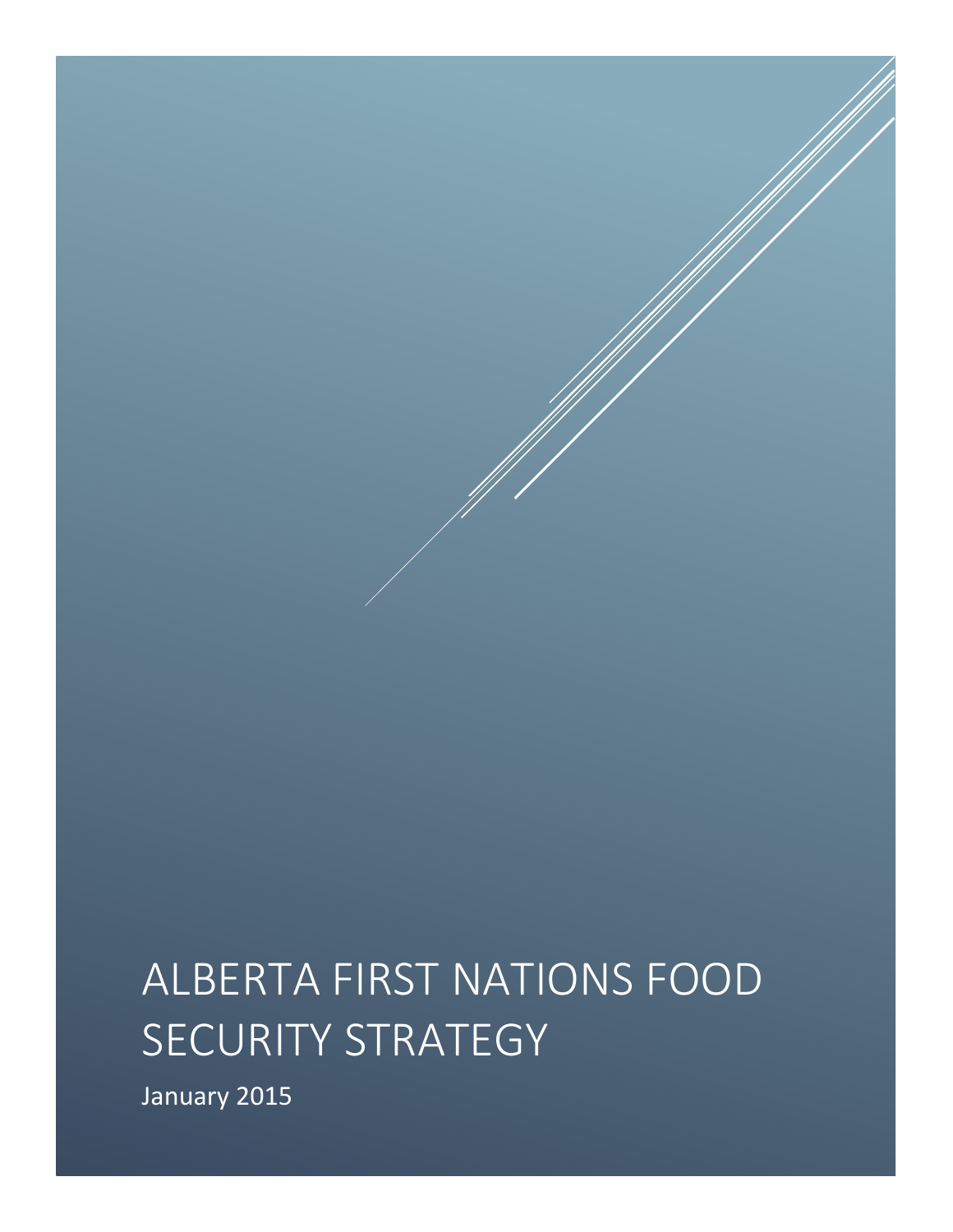This strategy was prepared for the Food Security Working Group of the Prevention Subcommittee of the Alberta Co-Management Committee

# **Prepared By**

Steve Pedersen, MPH [stpeders@gmail.com](mailto:stpeders@gmail.com)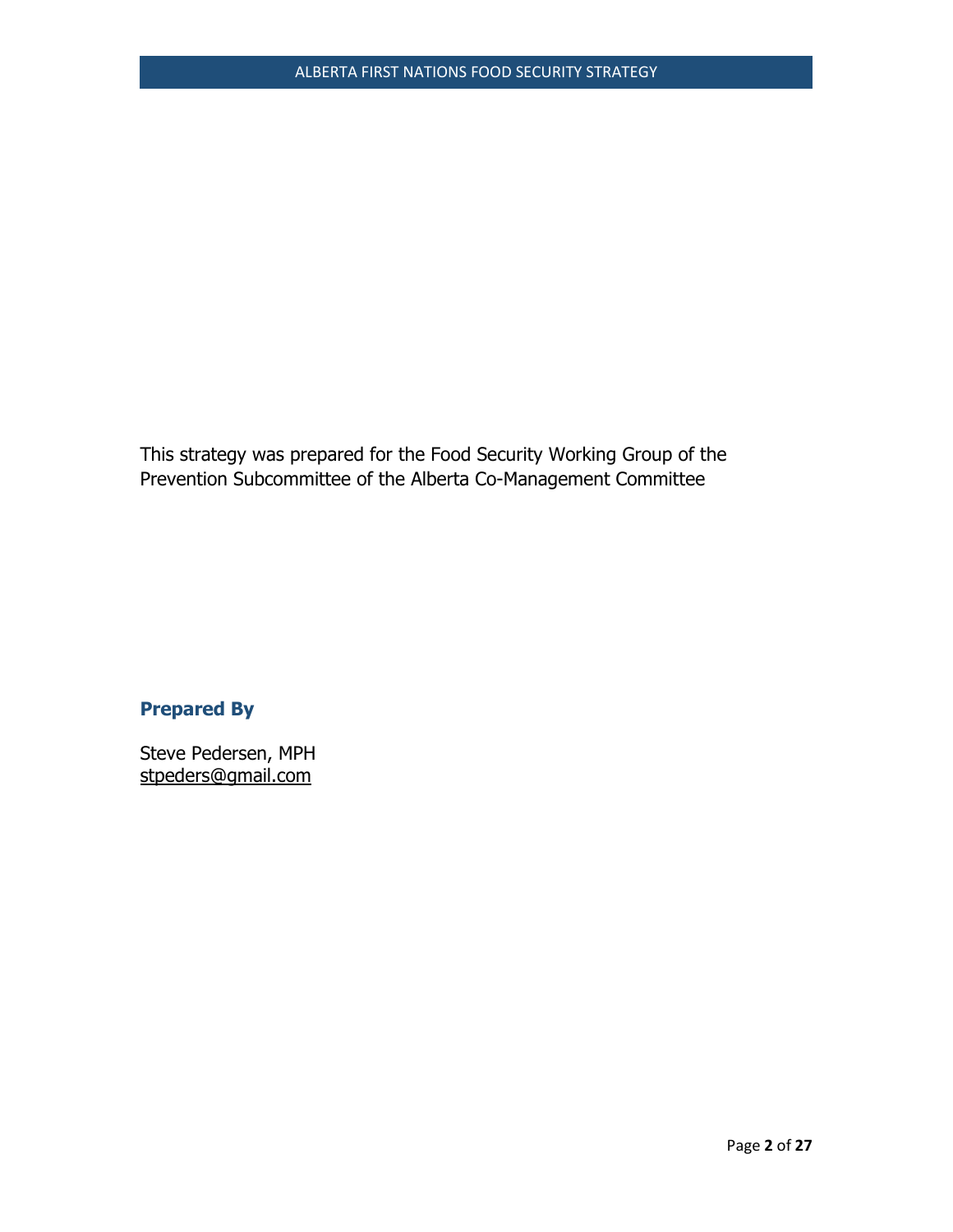# **Table of Contents**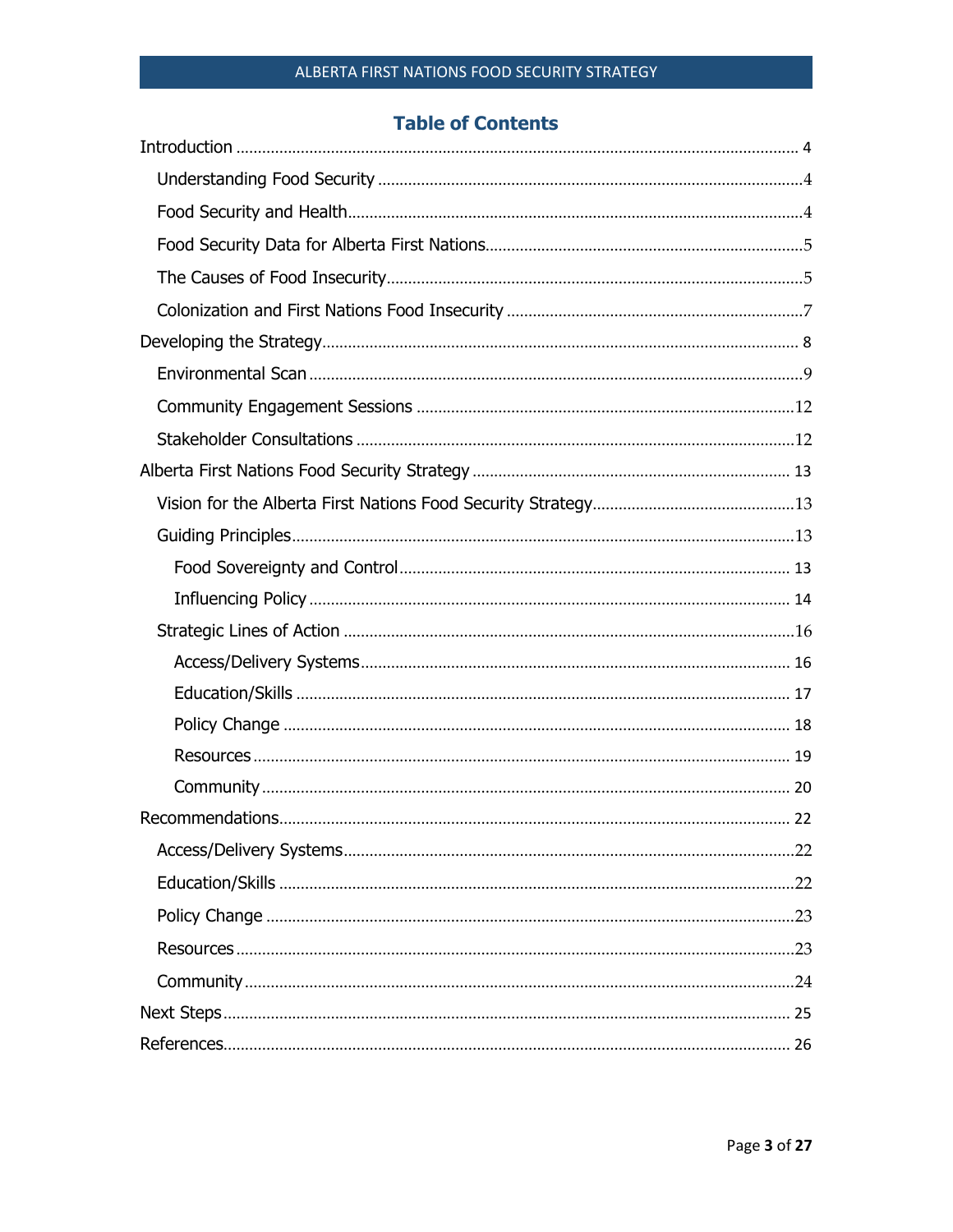# <span id="page-3-0"></span>**Introduction**

# <span id="page-3-1"></span>**Understanding Food Security**

Food security refers to the idea that

"all people, at all times, have physical and economic access to sufficient safe and nutritious food that meets their dietary needs and food preferences for an active and healthy life." ("Rome Declaration on World Food Security and World Food Summit Plan of Action," 1996)

Food insecurity

"exists whenever the availability of nutritionally adequate and safe foods or the ability to acquire acceptable foods in socially acceptable ways is limited or uncertain." (Anderson, 1990)

# <span id="page-3-2"></span>**Food Security and Health**

Food security is an important issue for Alberta First Nations. It lies at the root of diet-related health issues such as diabetes and overweight/obesity, has a significant influence on early childhood growth and development, impacts the ability of kids to learn and succeed in school and affects overall health and wellbeing at all stages of life.

Diabetes rates for First Nations are three to five times that of the general Canadian population (A First Nations Diabetes Report Card, 2006). Overweight and obesity are also higher, with Alberta data from the First Nations Regional Health Survey reporting that 70% of First Nations adults are overweight or obese and that 49.4% of children are obese (Pace et al., 2012).

Beyond diabetes and overweight/obesity, the health effects of food insecurity are also seen in poorer self-perceived general health, higher stress, lower life satisfaction, and a very weakened sense of community belonging (Willows, Veugelers, Raine, & Kuhle, 2011). In addition, infants and children living in food insecure households are at significantly higher developmental risk (Rose-Jacobs et al., 2008).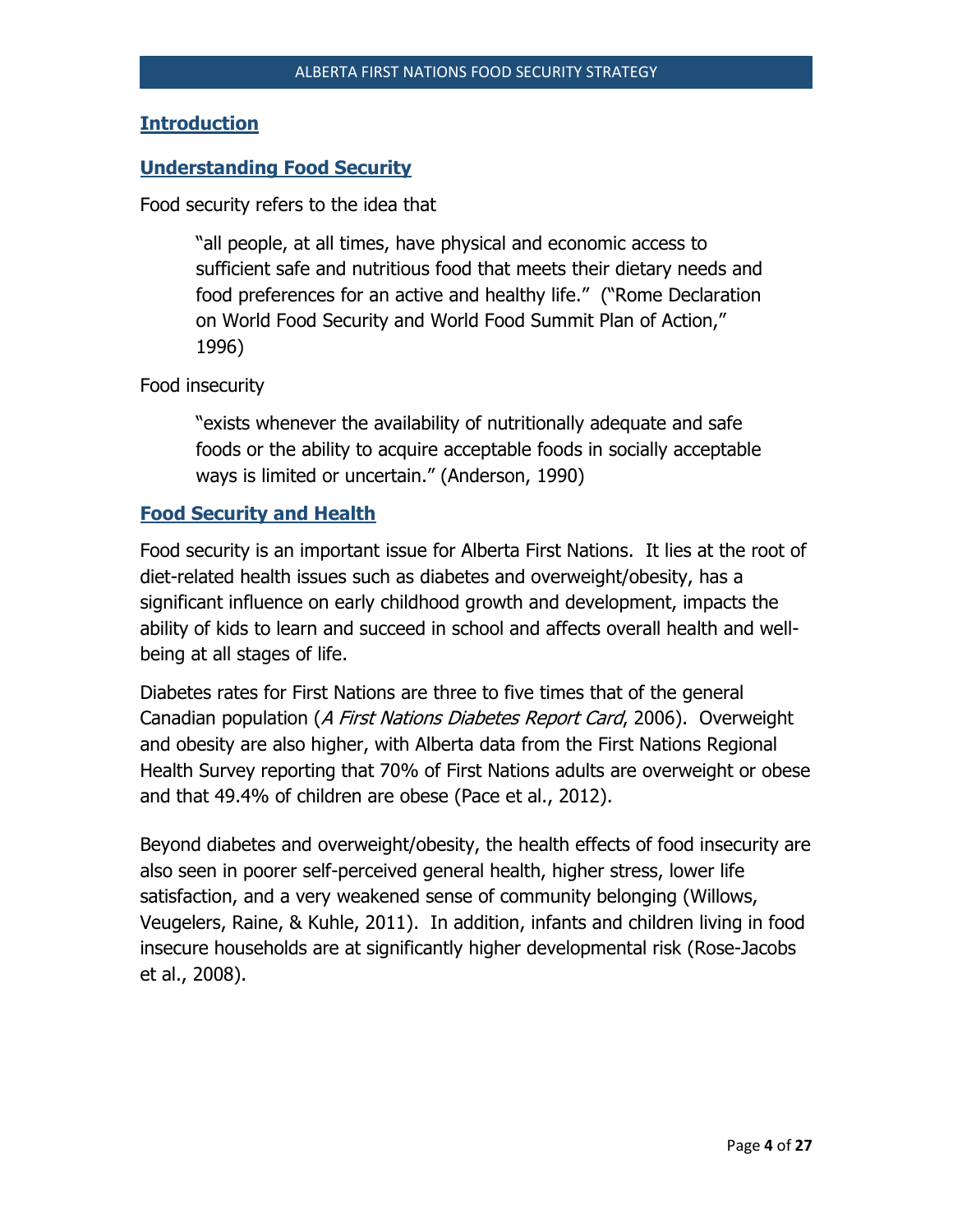#### <span id="page-4-0"></span>**Food Security Data for Alberta First Nations**

Data on food insecurity for Alberta First Nations on-reserve is found through the First Nations Regional Health Survey (RHS) 2008/10 (Pace et al., 2012). Its findings include:

- Almost half (47.6%) of adults said that they couldn't afford to eat balanced meals
- Over half (54.1%) said that the statement "The food we bought just didn't last and we didn't have any money to get more" was either often true (14.4%) or sometimes true (40.7%).
- Nearly one quarter (24.8%) of adults (or other adults in their household) cut the size of their meals or skipped meals because there wasn't enough money for food. Of those who had to do this, 39.5% had to do it almost every month, 45.9% had to do it some months but not others, and 14.6% had to do it for only one or two months.

# <span id="page-4-1"></span>**The Causes of Food Insecurity**

Given the high rates of food insecurity, what are its causes? Food security is influenced by factors of both supply and demand.

On the supply side, food security is affected by factors such as the availability and quality of local food sources, the proximity of food sources, the length of growing seasons, the climate, skills related to preserving food, the quality and safety of the land, water, and ecosystem, etc.

On the demand side, food security is affected by factors such as knowledge and skills related to cooking available and accessible food, available income for purchasing food, the availability of programs such as good food boxes or bulk purchasing that make food more affordable, etc.

The relationship between food security and income is particularly noteworthy. In Canada, the prevalence of food insecurity increases as income declines. As summarized in the Canadian Community Health Survey (*Income-Related* Household Food Security in Canada, Canadian Community Health Survey Cycle 2.2, Nutrition (2004), 2007):

 Among Aboriginal households in the lowest income category, the prevalence of severe food insecurity (45.9%) was roughly double that of moderate food insecurity (23.3%).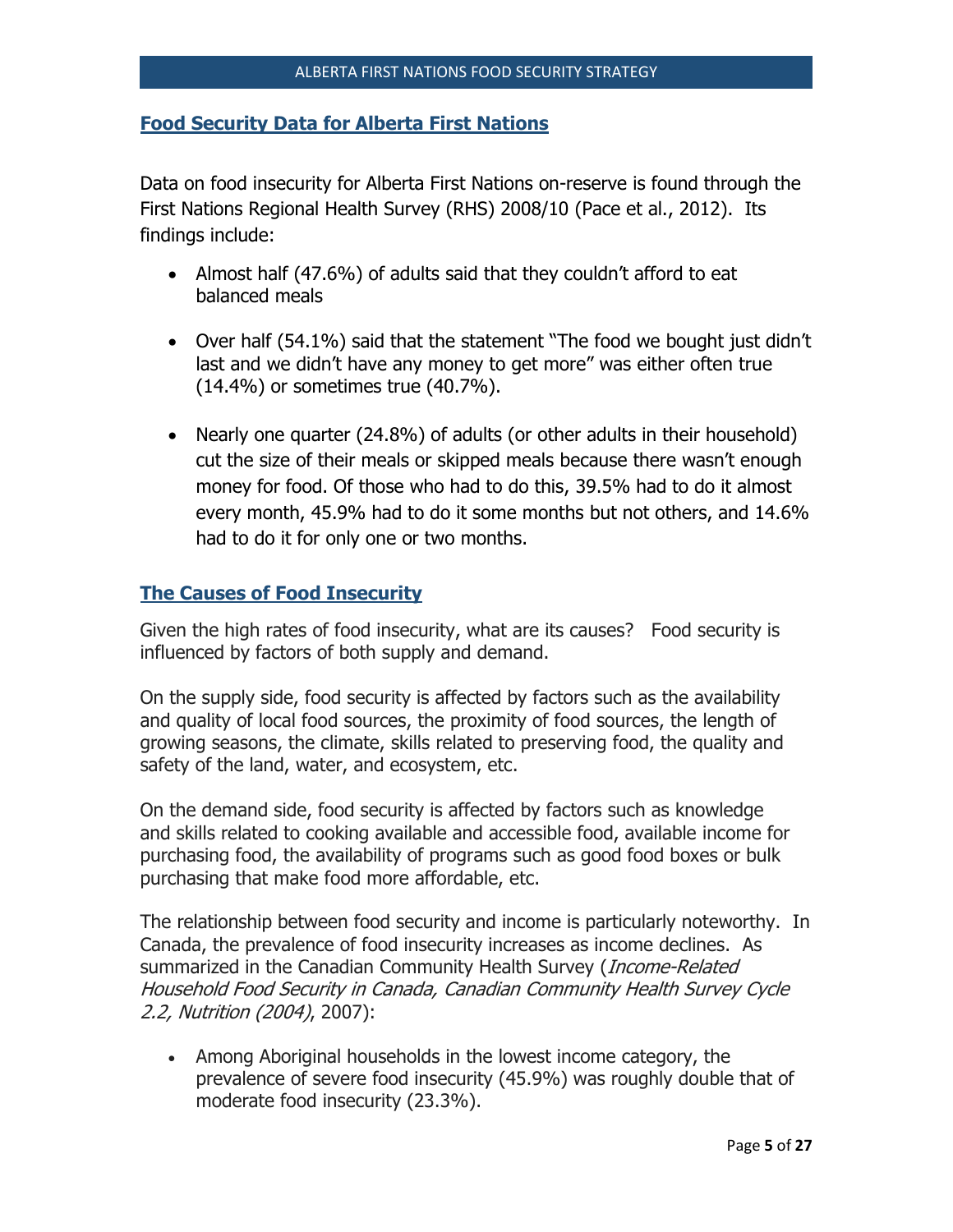• Among Aboriginal households, food insecurity was more prevalent among those with "social assistance" (67.7%) and "other" (66.6%) listed as their main source of income, compared with salary/wages" (21.8%). The prevalence of food insecurity among children was high when social assistance was the main source of household income — 37.8% among all households with this main source of income; 57.8% among Aboriginal households with this main source of income.

Strengthening social assistance may be an area of interest for communities in this strategy as a means of improving food security for those who have social assistance as their main source of income.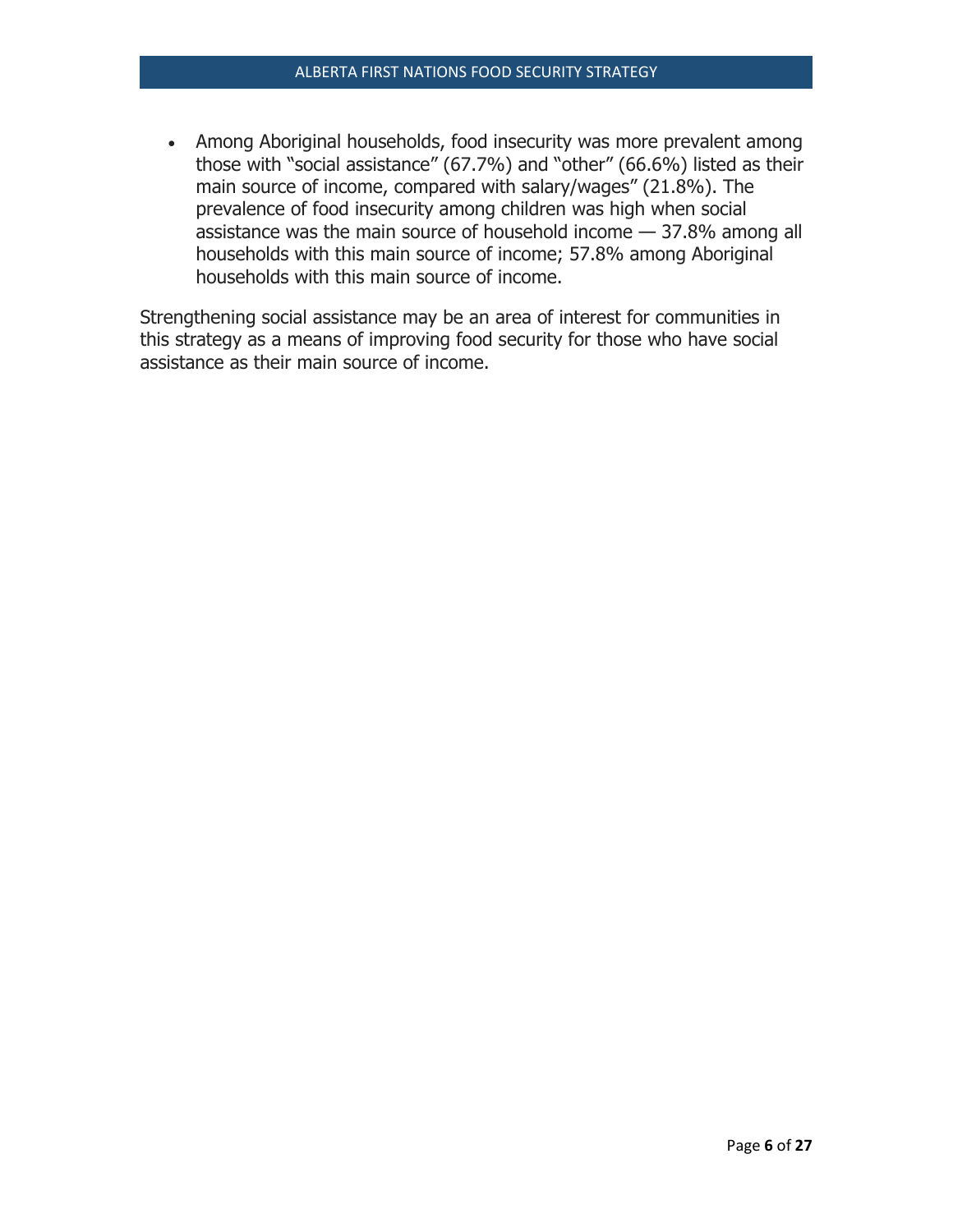#### <span id="page-6-0"></span>**Colonization and First Nations Food Insecurity**

The current situation of food insecurity is better understood in its historical context as the relationship between Alberta's First Nations and food has changed quite substantially over the past few hundred years.

Alberta First Nations, previous to European settlement, generally lived in balance. The land was their source of food and sustenance both directly through plant food sources and indirectly as the land supported buffalo and other game which formed a staple part of their diet. In this relationship, the people prospered as the land prospered, and suffered as the land suffered.

With the arrival of settlers and the signing of treaties, this relationship changed as historically dependable food sources became less so over time, replaced by government and market sources of food.

In addition, for generations, children were separated from their families and communities through the residential school program, effectively severing cultural ties and traditional knowledge transfer to the younger generation (British Columbia Provincial Health Officer, 2009).

The consequences of these changes included a change in diet, nutrition, and health, referred to as a 'nutrition transition' (Sharma, 2010). This transition has had health consequences. For example, while diabetes was rare among First Nations prior to 1940, the rates increased rapidly after 1950 and have now reached epidemic levels in some communities (Young, Szathmary, Evers, & Wheatley, 1990).

As Alberta's First Nations continue to develop and heal from residential school, intergenerational trauma, and other elements of colonization, their food security will also increase as they regain control over their food system, their way of life, and their future.

The purpose of this strategy is to create a plan  $-$  a plan for increasing food security for Alberta's First Nations based on the ideas and priorities of Alberta's First Nations communities.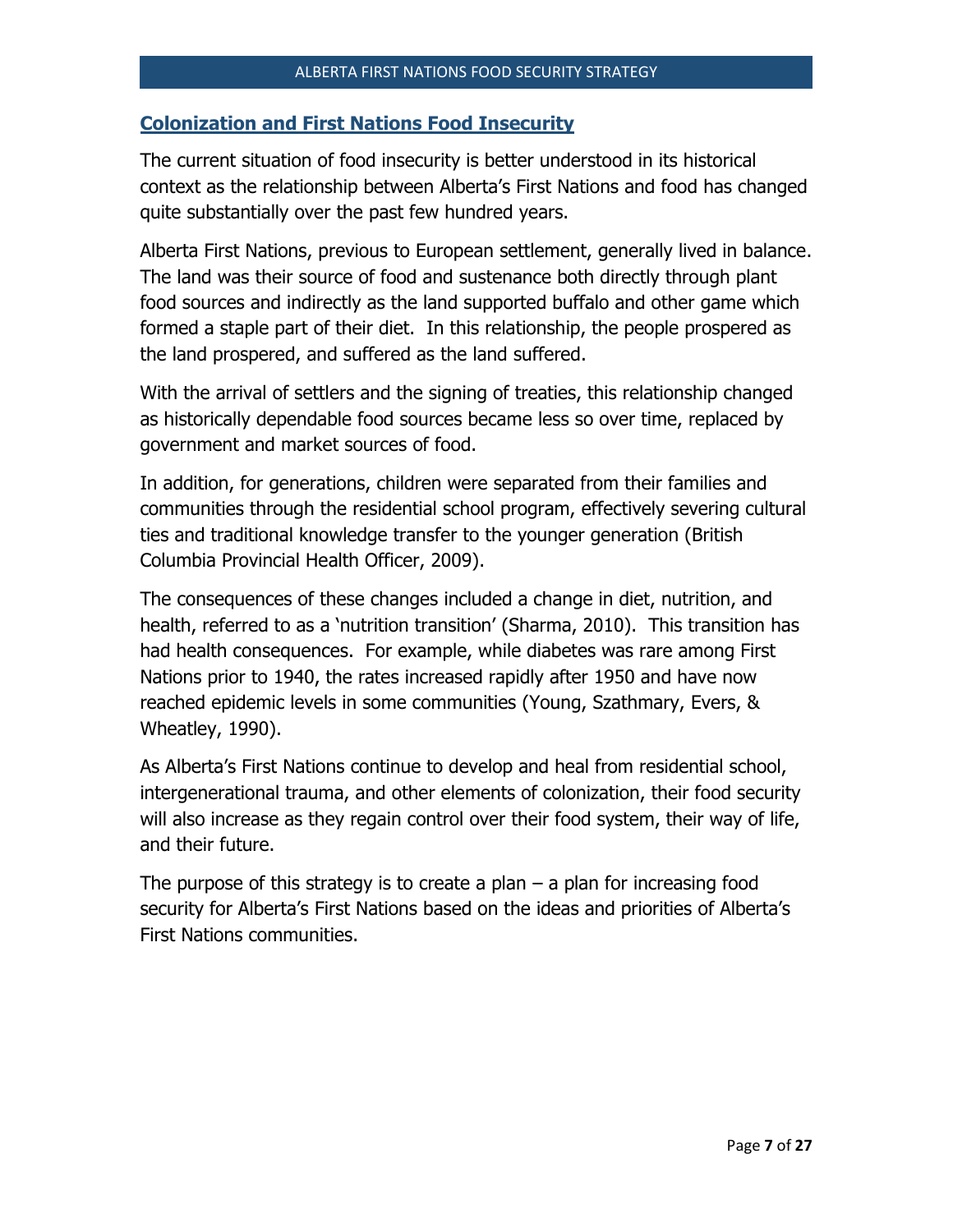# <span id="page-7-0"></span>**Developing the Strategy**

The development of this food security strategy followed a number of steps:

- 1. An environmental scan
- 2. A series of community engagement sessions
- 3. A series of stakeholder consultations

| Method                                     | Description                                                                                                                                                                                                                                                                                                                                                                   | Involvement                                                                                                                                                                                                                                                                                                                                         |
|--------------------------------------------|-------------------------------------------------------------------------------------------------------------------------------------------------------------------------------------------------------------------------------------------------------------------------------------------------------------------------------------------------------------------------------|-----------------------------------------------------------------------------------------------------------------------------------------------------------------------------------------------------------------------------------------------------------------------------------------------------------------------------------------------------|
| Environmental<br>Scan                      | To identify, from food security<br>initiatives in a First Nations or<br>indigenous context, learnings<br>and practices that can inform<br>the creation of a five-year<br>food security strategy for<br>Alberta First Nations.                                                                                                                                                 | Peer-reviewed articles<br>(n=44), grey literature<br>reports $(n=30)$ , and<br>discussions with key<br>contacts $(n=11)$ .                                                                                                                                                                                                                          |
| Community<br>Engagement<br><b>Sessions</b> | To engage with interested<br><b>First Nations communities</b><br>from each of the Alberta<br>Treaty areas to gather<br>feedback on their vision for<br>food security for their<br>community 5 years into the<br>future and to describe both<br>pathways that can help them<br>get there and barriers that<br>need to be removed to help<br>them work towards their<br>vision. | All 44 First Nations in<br>Alberta were invited to<br>participate.<br>Involvement was<br>spread across all three<br>treaty areas (Treaty 6<br>$(n=2)$ , Treaty 7<br>$(n=3)$ , Treaty 8<br>$(n=3)$ ) with some<br>meetings representing<br>multiple First Nations.<br>A total of 16 First<br>Nations participated in<br>eight community<br>meetings. |
| Stakeholder<br>Consultations               | To identify potential partners<br>for the food security strategy<br>who have existing and<br>emerging initiatives or<br>resources that could align with<br>or benefit our food security<br>strategy.                                                                                                                                                                          | Consulted with 12<br>stakeholders ranging<br>from academics to<br>entrepreneurs -<br>identified by the Food<br><b>Security Working</b><br>Group                                                                                                                                                                                                     |

# Summary Table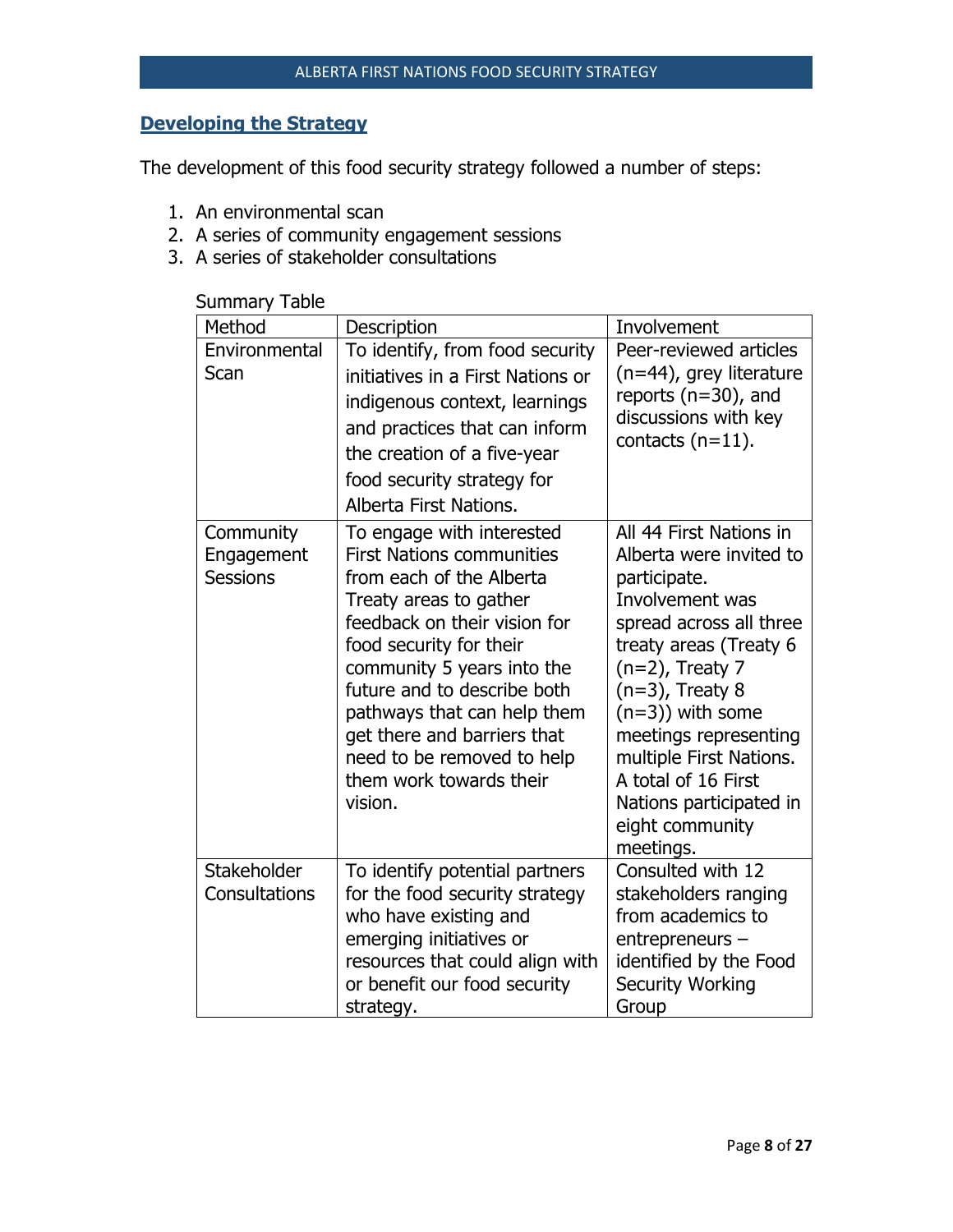# <span id="page-8-0"></span>**Environmental Scan**

An environmental scan was conducted in Spring 2013 with the purpose of identifying, from food security initiatives in a First Nations or indigenous context, learnings and practices that could inform the creation of a five-year food security strategy for Alberta First Nations.

The environmental scan searched both peer-reviewed and grey literature and also included a number of conversations with professionals working in this field.

The environmental scan included a number of key learnings and recommendations. A summary of the key learnings from the environmental scan include:

- emphasizing the demand side of food security along with the supply side; it is not enough to grow or provide healthy food if the skills, knowledge, or desire to eat healthy food are lacking.
- traditional or country foods, where possible, are a key component of increasing food security.
- ensuring incentives such as government subsidization that help vegetables and fruit get to remote and difficult-to-reach areas don't stop with the supplier but are passed on to the consumer.
- shorter term funding makes it difficult to reach sustainability. To show changes in clinical outcomes such as weight or blood sugar levels, and to take the time necessary to develop relationships in the community, longer term funding strategies are necessary.
- there is a potential role for public sector involvement or partnership with private sector enterprises that supply food as a means of reducing the cost of doing business.
- a framework that should be considered as a complement or even alternative to food security is food sovereignty. Food sovereignty calls for a fundamental shift in focus from food as a commodity to food as a public good. The core of food sovereignty is reclaiming public decision-making power in the food system.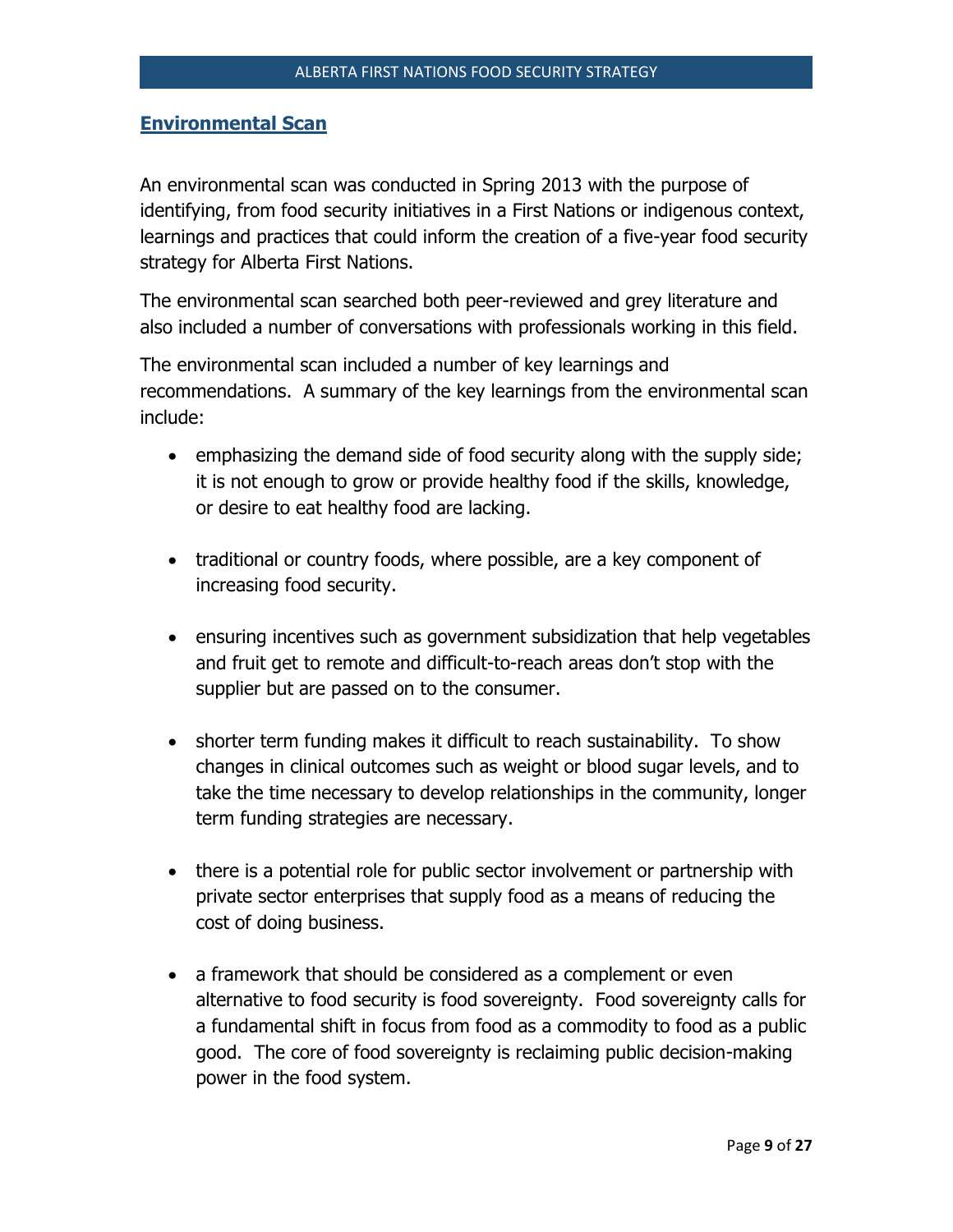- increasing food security is related to cultural expression. Efforts to express and strengthen culture include themes related to the acquisition and use of food as well as benefits to underlying well-being for individuals, families, and communities.
- the idea of a foodshed, similar to a watershed, including the local processes and actors involved in the production, processing, distribution and exchange of food within a specific geographic area – may be a helpful way to look at food security through a systems lens.
- communities want to drive their own solutions. Communities want the support to become more self-sufficient, to have the capacity to grow, supply, store, distribute and preserve their own produce.

Summary recommendations from the environmental scan include:

- that the development of food security strategies be community-driven
- that the appropriate role of government in the development of a food security strategy includes
	- $\circ$  providing funding, emphasizing longer term funding
	- o leading and supporting multi-sectoral initiatives to increase food security
	- $\circ$  intervening in market systems to help subsidize the true cost of supplying healthy food in rural and remote areas where the cost is high, and ensuring the subsidies benefit the consumer as well as the supplier
	- $\circ$  providing leadership to raise the profile of food security as an issue both at the community level and within all levels of government
	- $\circ$  facilitating the sharing of lessons, insights, and practices
	- $\circ$  developing public policies that support increased food security
- that food insecurity be framed as a product of colonization, and that food sovereignty be considered as an alternate or complementary frame for food security efforts
- that food security strategies and initiatives have a long enough time frame to allow for:
	- $\circ$  the development of relationships in the community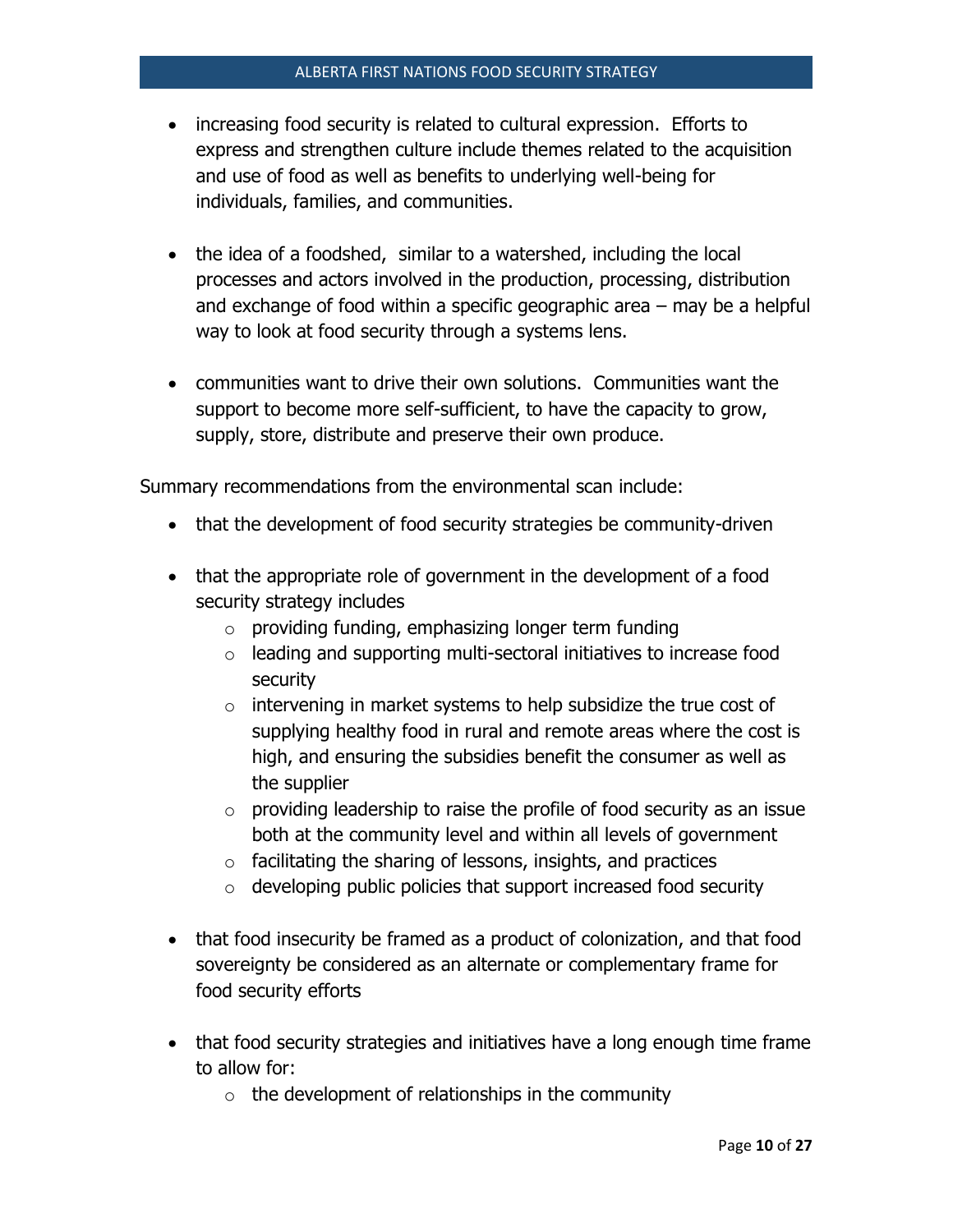- o progress towards the sustainability of funded initiatives
- o clinical outcomes to be observable
- o healing from multigenerational trauma be aided through the presence of a stable food supply

The complete environmental scan was accepted by the Food Security Working Group in June 2013. This includes examples of various initiatives across Canada and elsewhere that are working to improve First Nations food security.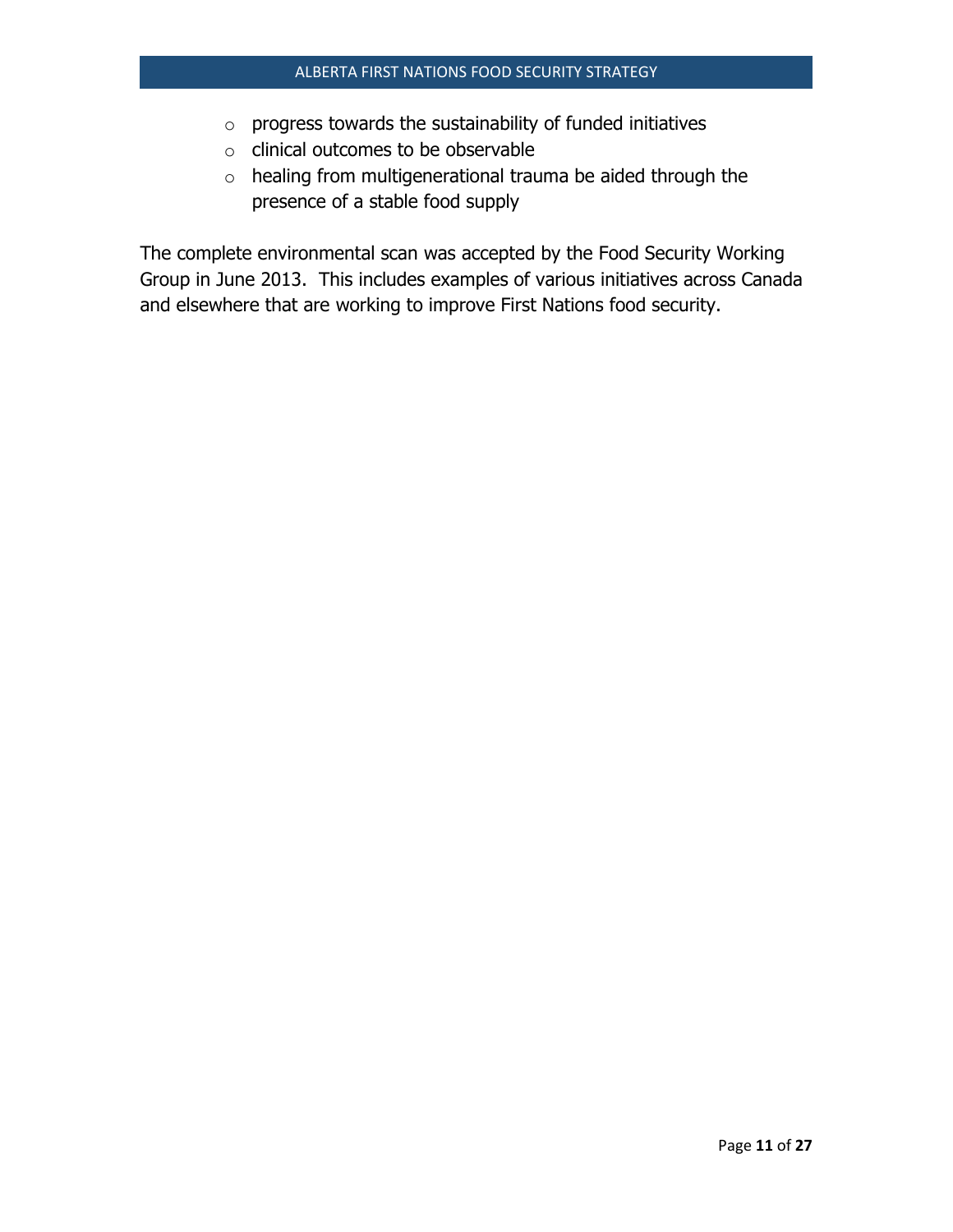#### <span id="page-11-0"></span>**Community Engagement Sessions**

A series of community engagement sessions were held across the province. All 44 First Nations in Alberta were invited to participate. Invitations were followed up on to create a sampling of communities spread as evenly as possible across all three treaty areas. A total of 16 First Nations participated in eight community meetings.

The purpose of these meetings was to:

- Create a vision for Food Security in communities and the Alberta Region
- Identify possible goals and outcomes for a food security strategy
- Identify key recommendations for both First Nations & Inuit Health Branch (FNIHB) and First Nations communities

Not every meeting followed this outline precisely as different communities had different priorities and things to talk about.

These meetings took place between September 2013 and March 2014.

In June 2014, the Food Security Working Group met and analyzed the information from these community meetings to identify common themes and priorities for the strategy. The five themes identified by the Food Security Working Group from the community consultations were:

- 1. Access/Delivery Systems
- 2. Education/Skills
- 3. Policy Change
- 4. Resources
- 5. Community

The findings from these community meetings form the core of this food security strategy.

# <span id="page-11-1"></span>**Stakeholder Consultations**

The purpose of the stakeholder/partner consultation was to identify potential resources or partners for the food security strategy. The Food Security Working Group created a list of potential stakeholders/partners at their June 2014 meeting. The results of this consultation were presented and discussed at the September 2014 meeting of the Food Security Working Group, with four additional stakeholders/partners identified to consult with.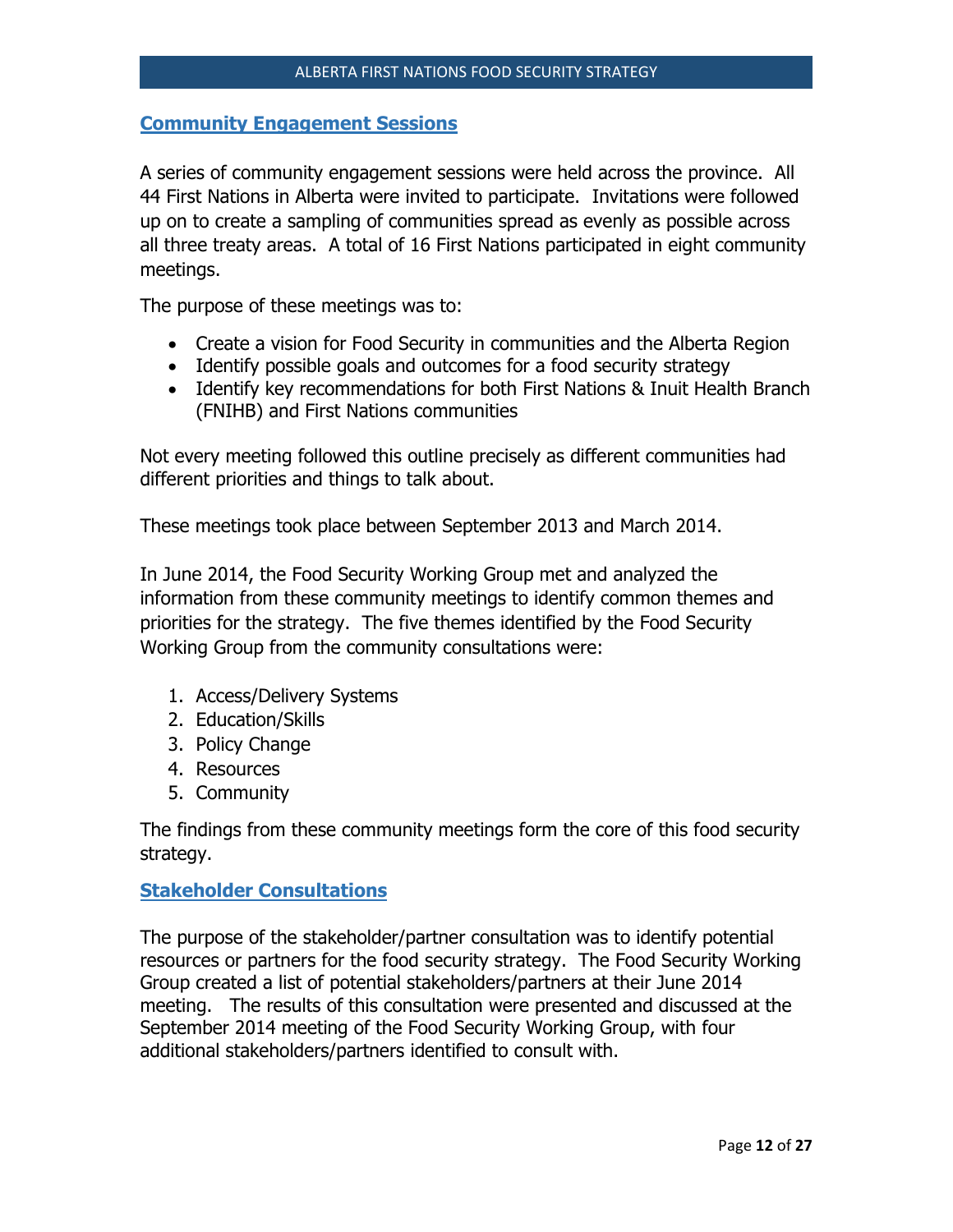# <span id="page-12-0"></span>**Alberta First Nations Food Security Strategy**

#### <span id="page-12-1"></span>**Vision for the Alberta First Nations Food Security Strategy**

Based on the input received at our community engagement sessions, the following vision was created for the strategy:

#### **Food Sovereignty for Alberta First Nations**

#### <span id="page-12-2"></span>**Guiding Principles**

In the past, First Nations had sovereignty and control over their lands and subsisted on the foods that they hunted and harvested. Over time, and tied in with colonization, this sovereignty and control was lost. Efforts to increase food security, therefore requires as a fundamental and guiding principle, the restoration and increase of sovereignty and control over local food systems. It also requires influence over policy decisions that determine the extent and nature of food insecurity. One of the first steps towards achieving sovereignty and control is the creation of a Food Security Strategy by Alberta First Nations.

#### <span id="page-12-3"></span>**Food Sovereignty and Control**

Food sovereignty calls for a fundamental shift in focus from food as a commodity to food as a public good. The core of food sovereignty is reclaiming public decision-making power in the food system. Canada's People's Food Policy identifies seven food sovereignty principles:

- 1. Focuses on Food for People
- 2. Values Food Providers
- 3. Localizes Food Systems
- 4. Puts Control Locally
- 5. Builds Knowledge and Skills
- 6. Works with Nature
- 7. Recognizes that Food is Sacred

(Resetting the Table : A People 's Food Policy for Canada, 2011)

One of the principles of food sovereignty that merits particular attention is "puts control locally". This sounds simple but can in fact be quite difficult. It requires:

 Understanding that while communities might not have the same knowledge or experience as experts or stakeholders, their vision and plans and priorities are what is most important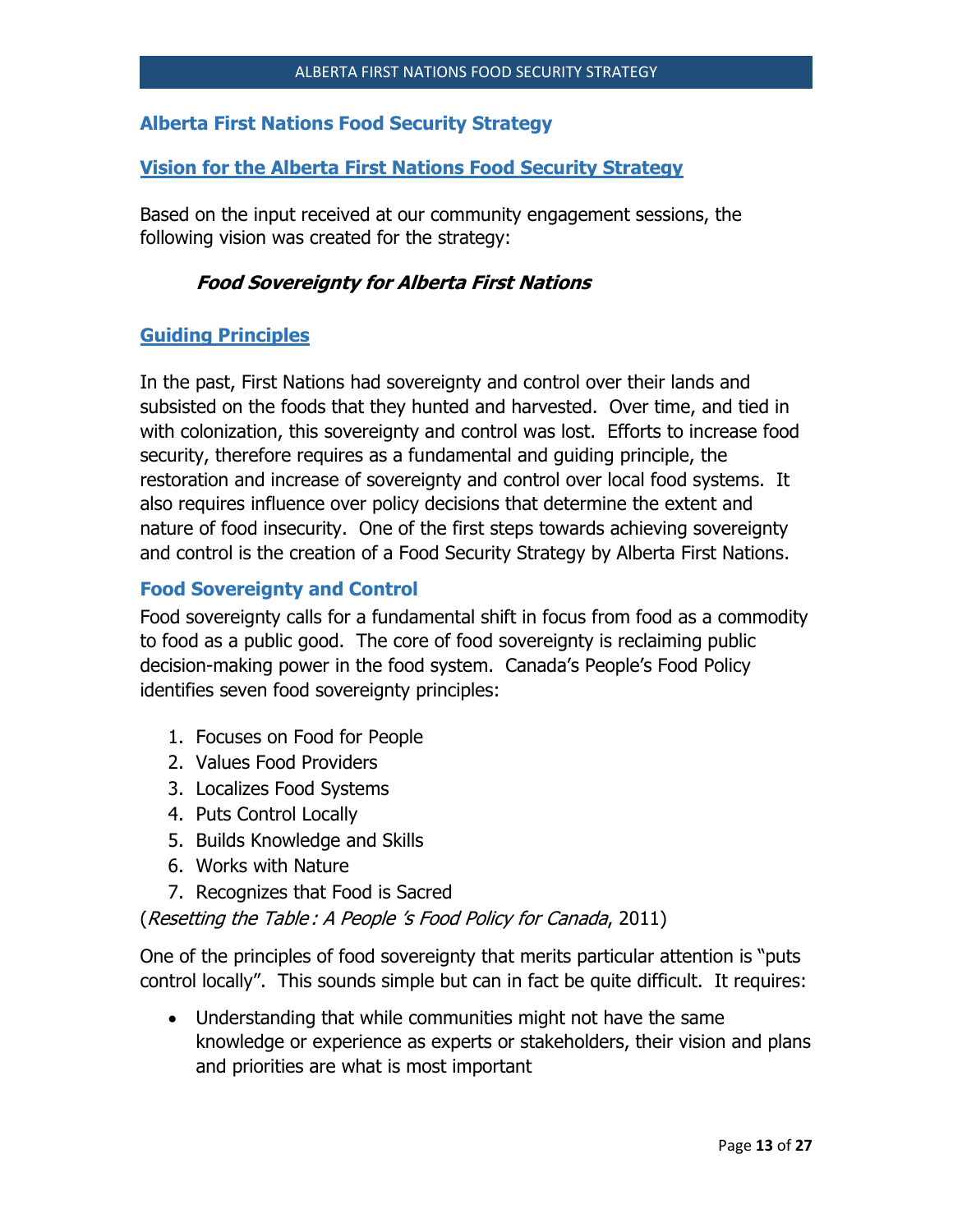- Moving past just listening to community input to actually putting community in control of what it wants to do with its own resources
- Only responding to community requests and ideas, never initiating or motivating projects or programs
- Going to people where they are at and helping them with their ideas and work rather than relying on community meetings to bring together the right mix of people to work on an initiative
- Creating a supportive infrastructure that is nimble and responsive to community needs and plans, an infrastructure that is oriented to serving the energy and passion in community. This sort of infrastructure requires funding support to serve as a resource and also requires excellence in its ability to facilitate access to resources that can benefit community plans and needs.

# <span id="page-13-0"></span>**Influencing Policy**

As discussed earlier in the strategy, there is an inverse relationship between food security and household income with food insecurity increasing as income declines. Food insecurity is therefore closely linked to government policies and approaches to income assistance. As described in a submission to Olivier De Schutter, the United Nations Special Rapporteur on the Right to Food, prior to his visit to Canada (Tarasuk, McIntyre, & Power, 2012)

"The many federal and provincial programs that comprise our 'social Safety net' are failing to enable many Canadians to meet their basic food needs…A public policy approach is required to address weaknesses in the social safety net of Canadians through both federal and provincial/territorial jurisdictional lenses... Any public policy approach must make explicit food security policy goals to ensure that income transfer programs of all sorts are designed to enable household food security - synergistic with other povertyreduction goals."

Income is only one part of the puzzle. Education and economic development policies also impact food security, affecting high school completion rates, access to job markets and access to job training. First Nations people need to be involved in the process of influencing those policy levers with the potential to increase food security.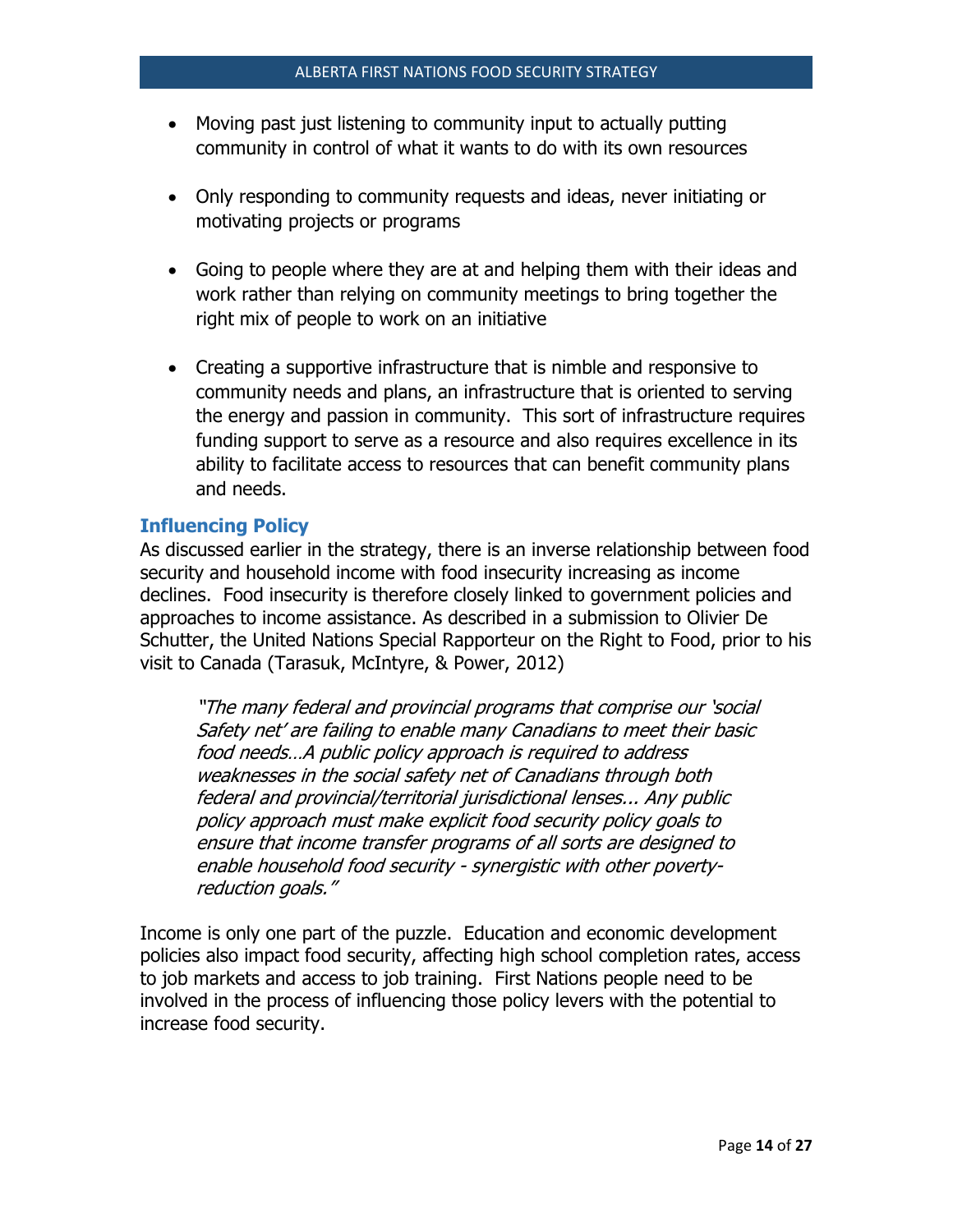Given the strategy's vision and principles, the process and pathways for working towards it are described in the strategic lines of action for this strategy. These are based on input from our community meetings.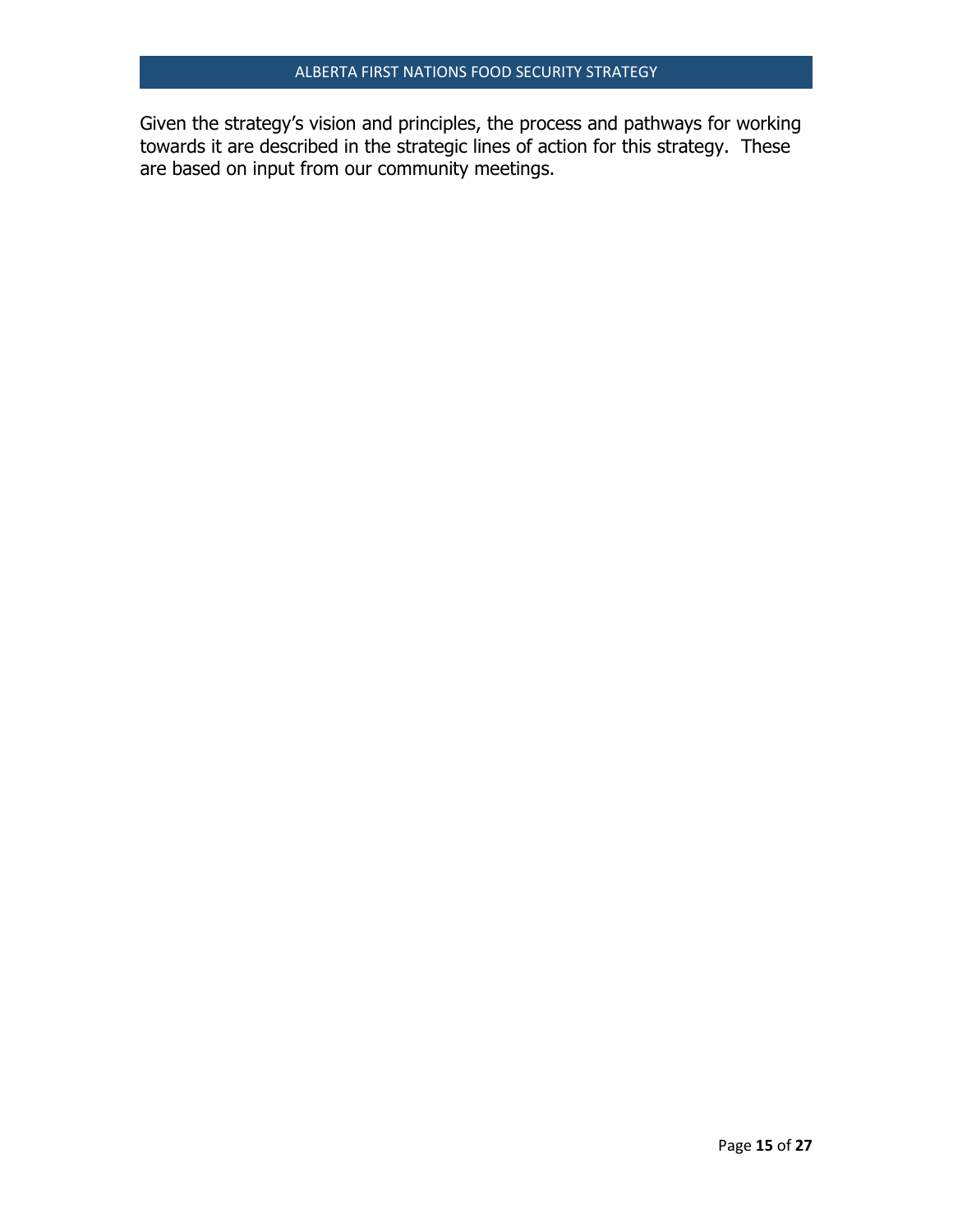#### <span id="page-15-0"></span>**Strategic Lines of Action**

The five themes identified by the Food Security Working Group from the community consultations were:

- 1. Access/Delivery Systems
- 2. Education/Skills
- 3. Policy Change
- 4. Resources
- 5. Community

These five themes serve as the organizing framework for the strategic lines of action for this food security strategy, with ideas and comments based on the feedback gathered in our community meetings.

# <span id="page-15-1"></span>**Access/Delivery Systems**

Much is said about the increased cost of transportation to remote communities as a factor causing higher prices. While it does take longer and cost more to get food to distant communities, in conversation with a major food supplier/distributor during our stakeholder consultation, they mentioned that the increased cost related to transportation to remote areas affects prices by adding a few cents to the price, not dollars. Based on this information, the high prices for food seen in some rural and remote locations cannot be attributed solely to the high cost of transportation. Other factors, including a profit motive, must also be examined. Whatever the factors, improvements can be made in how people are able to access food.

Sometimes improving access even includes sharing information so that when a community organization, such as a school, develops a system of accessing food others are aware of it and able to explore a partnership to utilize it.

Our community meetings identified a number of ideas that communities would like to work towards to improve access to healthy food and delivery systems that bring food to their communities. Ideas around which there was a consensus of interest and vision included:

 Creating a Food Bus service. Communities that are close to services in neighboring communities can look at delivery models. One example is a bus converted to bring fresh produce and food to places that don't have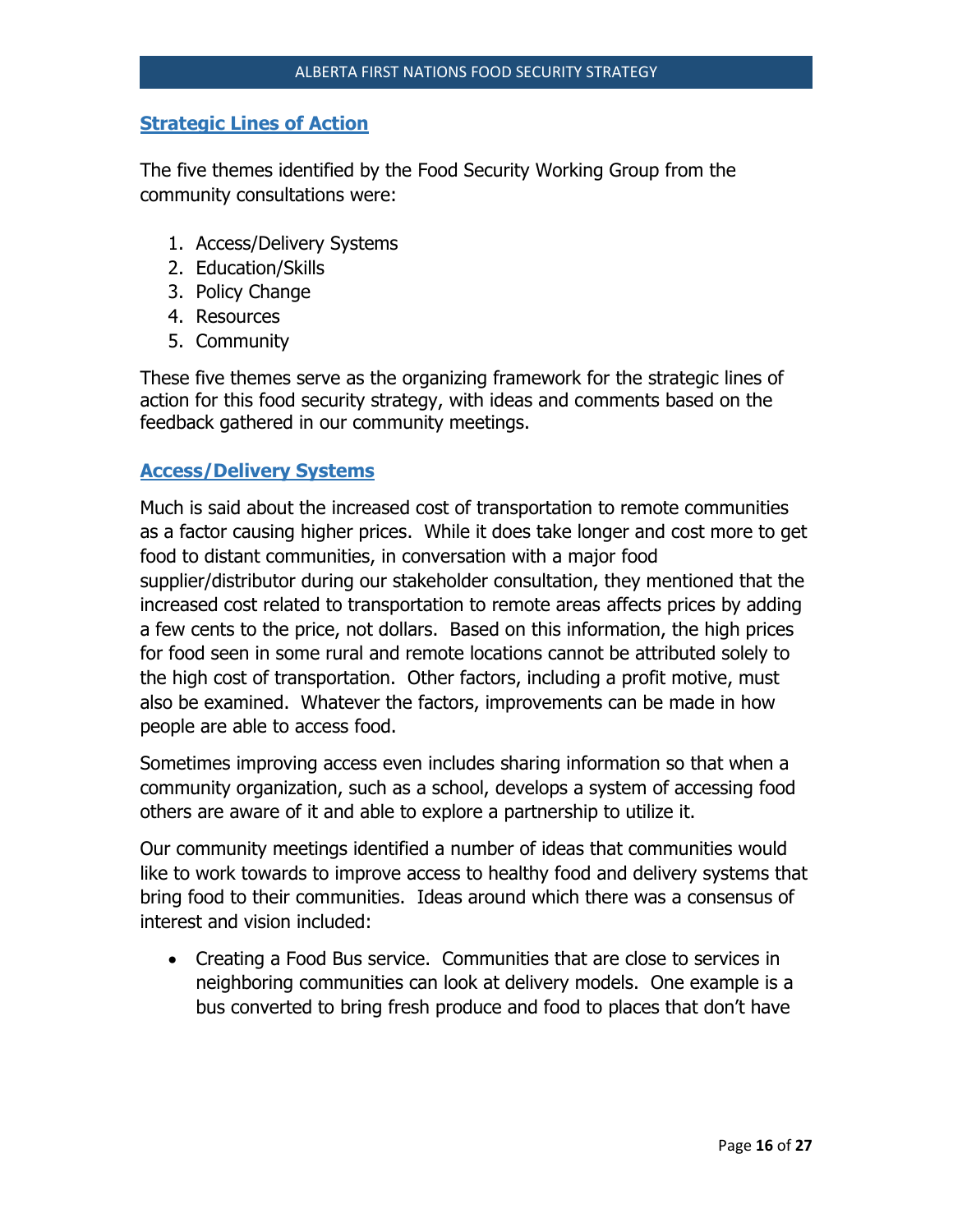local  $access<sup>1</sup>$ . The bus could work as a mobile market and/or a delivery service.

- Operating a general store in each community with affordable, healthy food. Communities vary in size and in their ability to support retail food establishments. However, even small villages are able to support general stores that sell food and produce along with other community goods there is demand for. In consulting with the owner of a small grocery/general store in a village with a population of 280 people that has been in operation for 75 years, they related that two important factors were scale and people. In other words, a small store in a small village should not try to be something different. For example, produce might be a set of shelves rather than a section. And qualified employees, as for all businesses, are crucial for success.
- Offering a Good Food Box program, possibly subsidized for those who are in need. A variation on the Good Food box could be other forms of bulk purchasing that can make food more affordable.
- Encouraging local agriculture, even at the home level. Chickens and other small animals can be raised at most homes with community regulations or bylaws in place, while larger animals such as elk or cows or larger groups of chickens could be raised where there is more land to support them. There are also innovative models to help encourage local agriculture as a local source of food such as Community Supported Agriculture or CSA's<sup>2</sup>.

# <span id="page-16-0"></span>**Education/Skills**

 $\overline{a}$ 

In our community meetings, we often came across the idea that people were not used to cooking or working with certain vegetables or other types of less familiar, healthy foods, or lacked skills related to gardening or agriculture or entrepreneurship. Perhaps a desire or a vision was in place, but the skills to implement the idea were missing.

Our community meetings identified a number of ideas that communities would like to work towards to improve education and skills related to food. Ideas where there was a consensus of interest and vision included:

<sup>&</sup>lt;sup>1</sup> See for example<http://www.oprah.com/spirit/Farmers-Market-on-a-Bus-Fresh-Moves-Bus> and [http://www.theglobeandmail.com/life/home-and-garden/architecture/food-truck-with-a-difference](http://www.theglobeandmail.com/life/home-and-garden/architecture/food-truck-with-a-difference-converted-bus-brings-fresh-produce-to-low-income-neighbourhoods/article19547446/)[converted-bus-brings-fresh-produce-to-low-income-neighbourhoods/article19547446/](http://www.theglobeandmail.com/life/home-and-garden/architecture/food-truck-with-a-difference-converted-bus-brings-fresh-produce-to-low-income-neighbourhoods/article19547446/)

<sup>&</sup>lt;sup>2</sup> For more information on CSA's in Alberta visit [http://www.csaalberta.com/.](http://www.csaalberta.com/)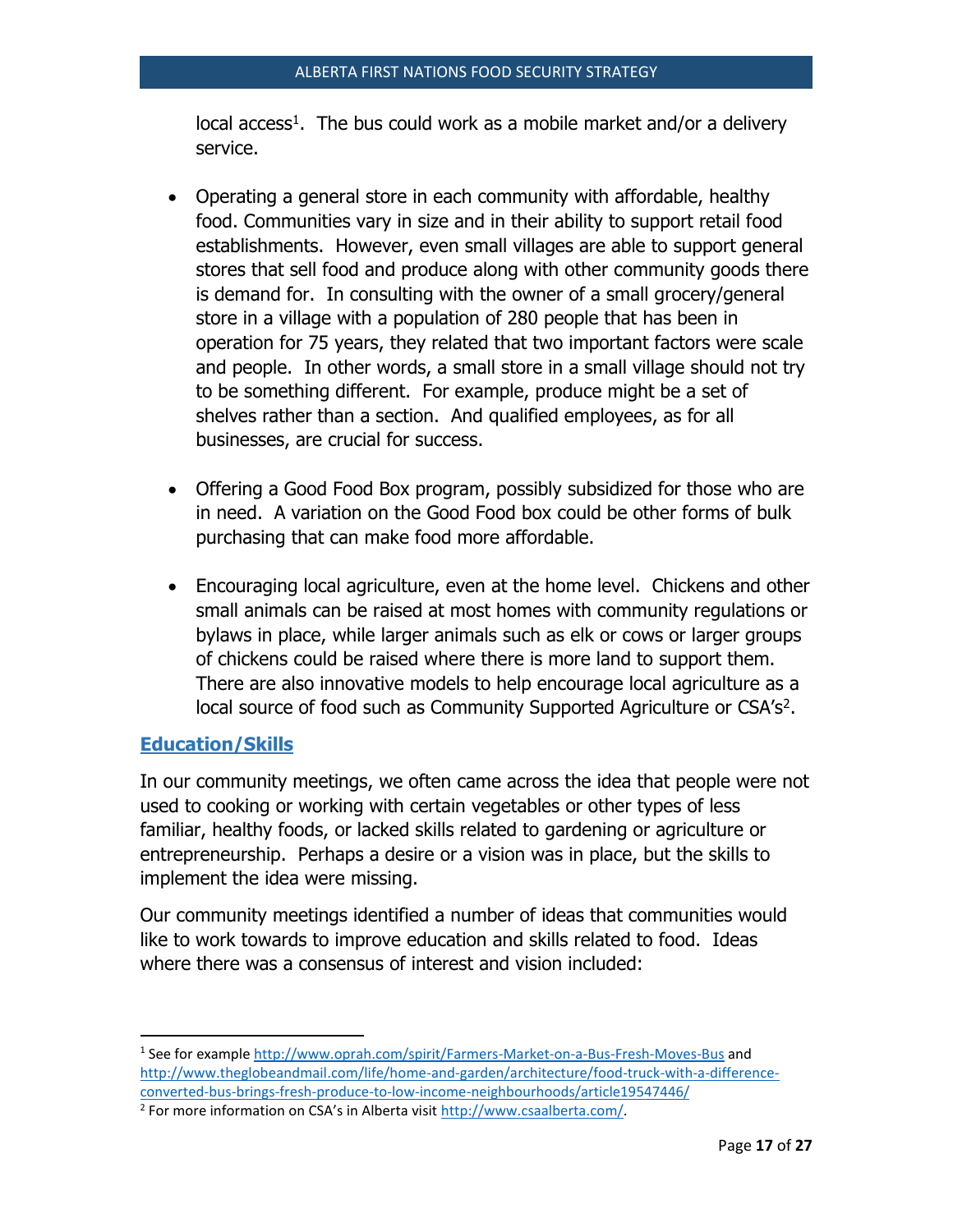- Learning how to prepare and grow healthy foods. Preparing healthy foods for meals was often mentioned, as it is not enough to provide access to healthy foods if people are unfamiliar with how to use them or there is no demand for them. Learning to grow healthy food was also often mentioned as something a lot of people could do at their homes with some basic support to show them how to plant and nurture plants and to rototill or prepare a plot of land. Filling this need could provide entrepreneurial opportunities as well as program opportunities.
- Smoking and preserving food. Hunting, trapping, and gathering were often mentioned as traditional ways of obtaining food that there was interest in. These forms of obtaining food are seasonal in nature, and benefit from skills around smoking and preserving food. The teaching of these skills offers the opportunity for an increased food supply.
- Creating a business plan. For those with an interest in being in business for themselves in a way complimentary to food security, assistance with writing a business plan would be helpful.
- Writing a grant application for funding. Even when grants are available for programs, not every community has the available human resources or experience to write a grant application to fund a program or initiative. Training to increase grant writing skills would be beneficial.
- Policy advocacy. Numerous examples were given in our community meetings of ways that government regulations or laws had a detrimental effect on community and food security. Training in how to organize and advocate for policy change at various levels of government would help to empower communities and treaty areas and other stakeholders with the ability to influence government and advocate for positive change.

# <span id="page-17-0"></span>**Policy Change**

In our community consultations, we were made aware of multiple facets of food insecurity where levers for change rested in policy. Policy change can happen at the First Nation, provincial and/or federal levels, with a greater degree of influence and control likely to occur at the local level. These included: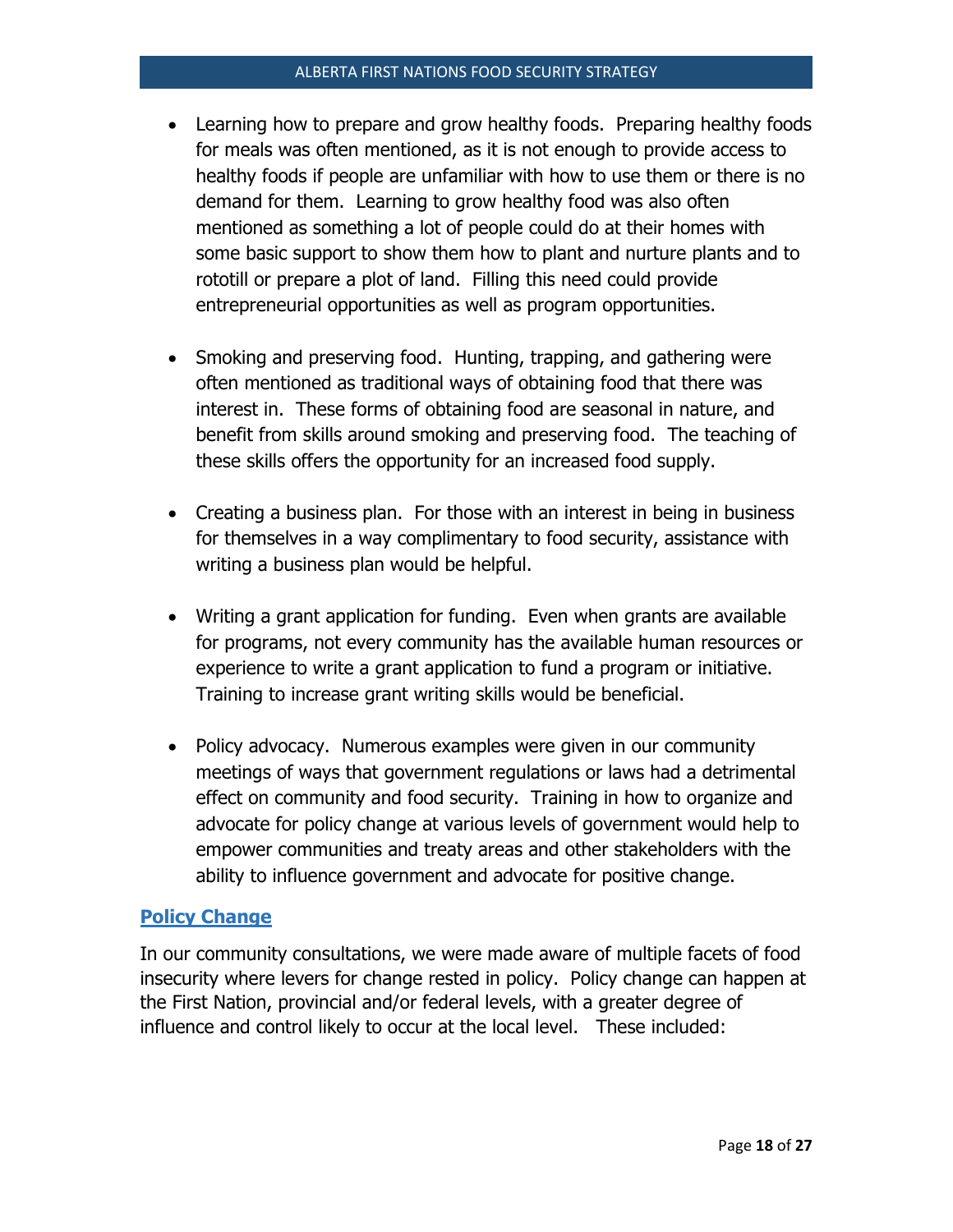- Creating healthy policies restricting or banning unhealthy options in vending machines in schools, health facilities, band offices, government buildings, and other appropriate places
- Creating policies to protect the land, water, and the environment as the ultimate source of food
- Advocating for policy changes at the community, provincial, and federal levels of government that impact food security (i.e. public health act regulations pertaining to the institutional use of uninspected wild meat; Section 32 of the Indian Act relating to the sale or barter of agricultural products, etc)
- Introducing subsidies to make food more affordable and accessible. For example, if the price of liquor is the same across the province, even in remote and rural areas, why can't the price of food likewise be regulated? Or, if corn is subsidized to largely go into corn syrup, why can't healthier foods be subsidized?
- Advocating for changes to social assistance rates to increase the level of individual and household finances available for food

#### <span id="page-18-0"></span>**Resources**

For a community-driven strategy, funding to support, encourage, and enable community initiatives is essential.

First Nations communities have access to a variety of health funds that address food security through various programs and initiatives such as the Canada Prenatal Nutrition Program, Brighter Futures Initiative, Aboriginal Diabetes Initiative and Aboriginal Head Start On Reserve. As communities move towards more flexible funding agreements, community priorities such as food security can be addressed through these and other sources of funds.

It would also be helpful to continually share information about potential sources of external funding that could be of benefit to communities and other stakeholders in their efforts to increase food security such as provincial grants and private foundations and funders.

Additional resources identified in our community meetings that would be helpful to contribute to food security included:

- Elders as keepers of traditional knowledge related to food security such as ceremonies, harvesting, sharing of food, and food preservation
- Leadership and decision makers that support/endorse food security initiatives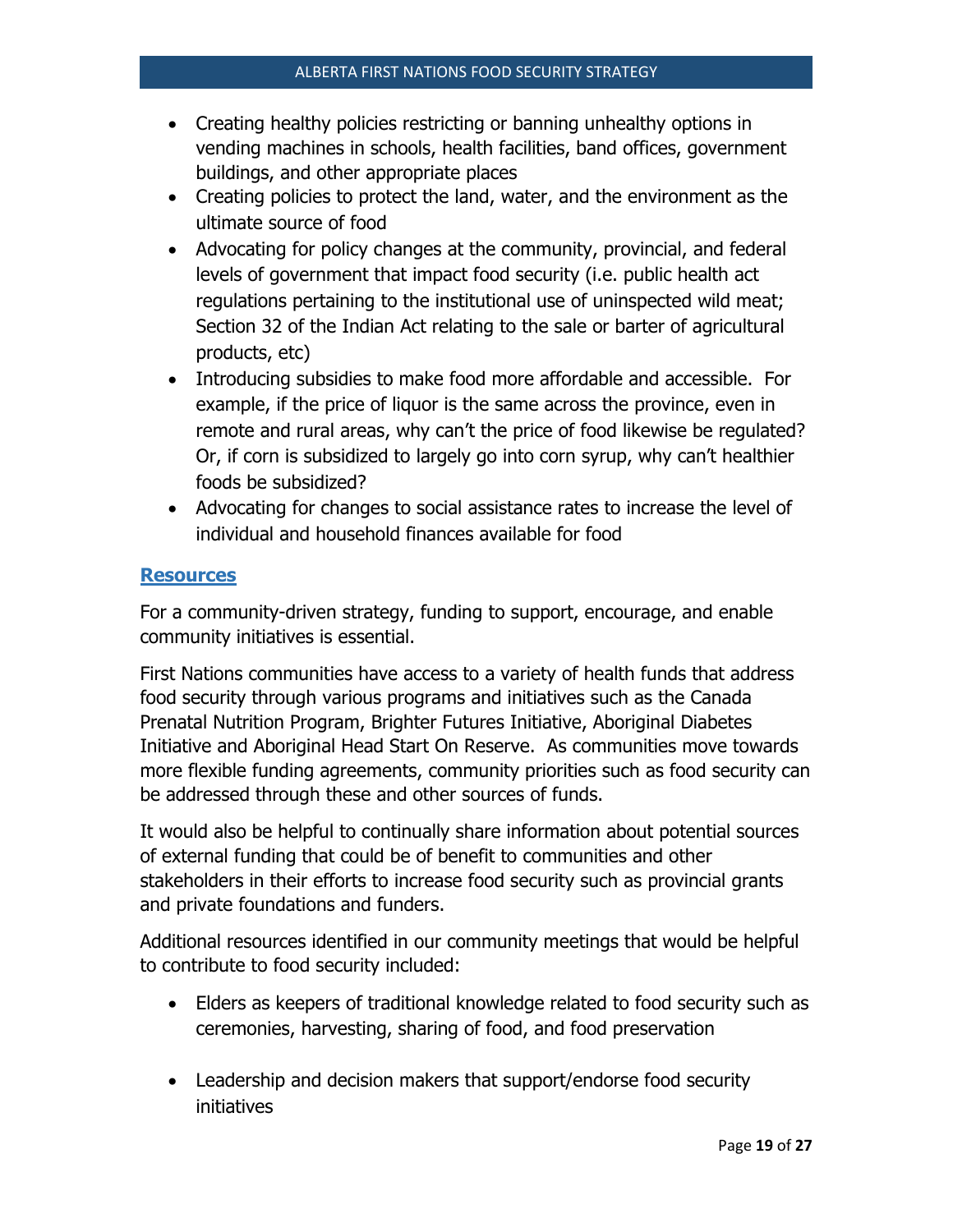- Community members with knowledge and/or passion about promoting food security
- The availability of a Community Nutritionist to work in the community and particularly in the schools. Community Nutritionists are a great asset to the communities where they serve. Increasing the number of Community Nutritionists would be a great help to efforts to increase food security.
- Equipment Many activities that could increase food security require equipment that is expensive or large and not normally accessible to a homeowner. Communities with a stock of equipment (i.e. rototillers, fence post pounders, food preservation equipment and facilities) accessible to the community can help facilitate and empower community members as they work on their ideas to increase food security. Sometimes this equipment can be made available through partnerships with Public Works or other departments.

# <span id="page-19-0"></span>**Community**

As discussed earlier, having community at the center of this strategy is of utmost importance.

Our community meetings identified a number of ideas that communities would like to work towards to strengthen community infrastructure for food security. Ideas around which there was a consensus of interest and vision included:

- Greenhouses as a means of increasing the yield of produce by prolonging the growing season
- Community gardens as a resource for community residents and programs
- Private gardens for each resident who wishes to have one
- Community providers who go hunting and fishing for the specific purpose of sharing their game and fish with the community
- Community freezers as a resource where community food could be preserved
- Soup Kitchens to provide healthy meals to those who need them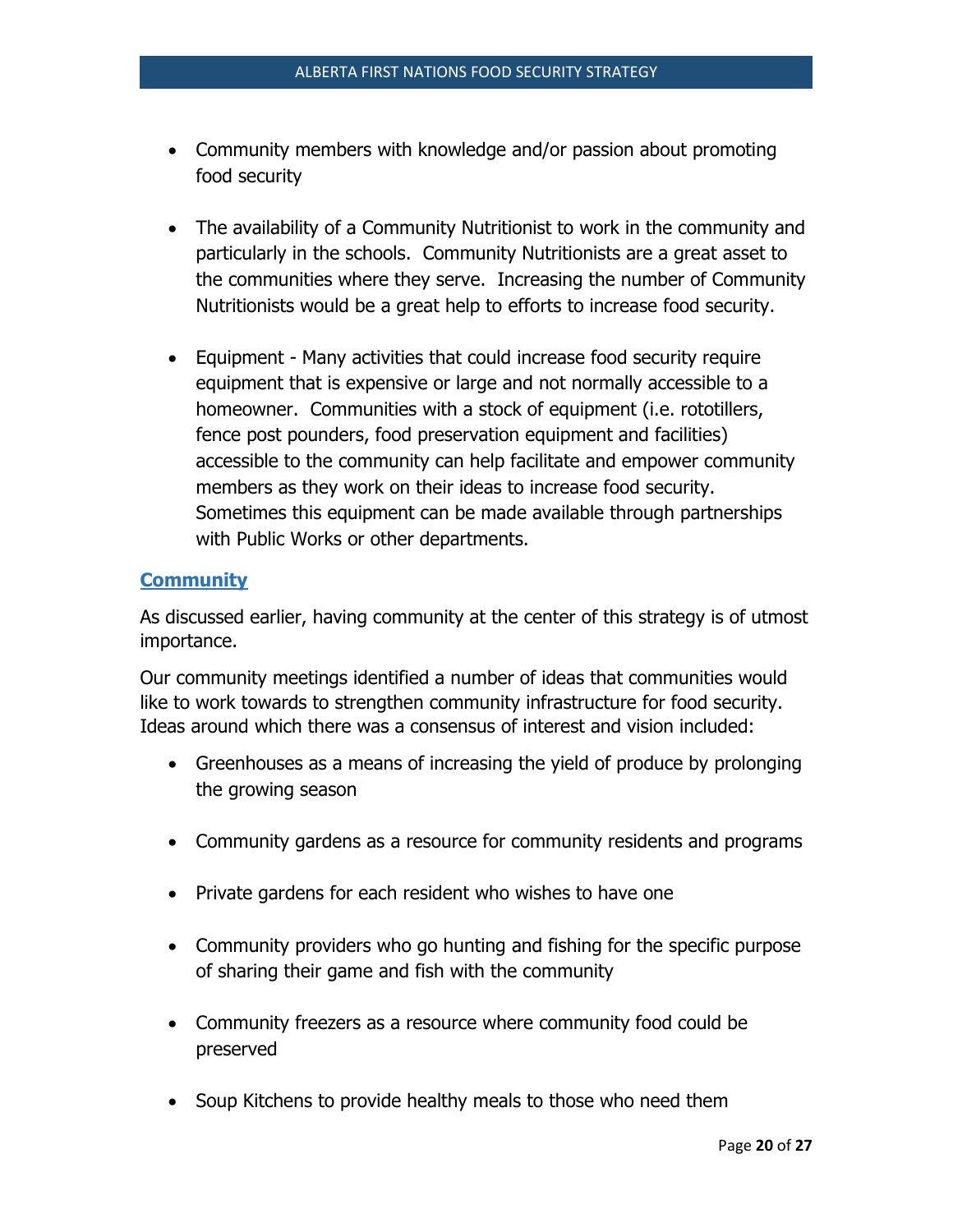Fruit trees planted in community to provide a visible cultural change agent in the community around food and to provide a source of local food for those who need it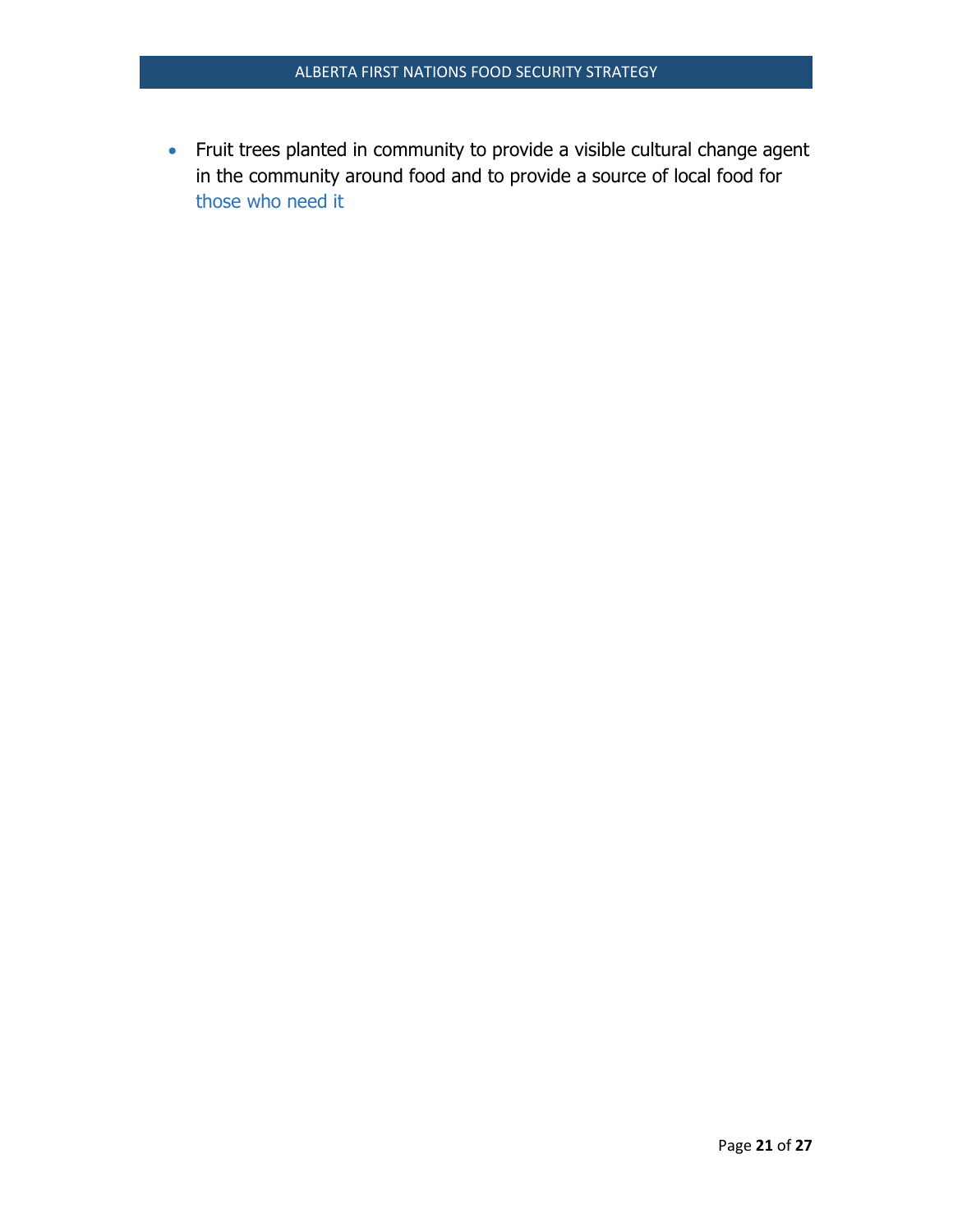#### <span id="page-21-0"></span>**Recommendations**

In order to realize the anticipated impact of increased food security in five years' time, a number of recommendations would help move Alberta First Nations along the pathways towards this outcome. These include recommendations that could be led by the Preventions Subcommittee of Co-Management and those that could be championed by communities.

#### <span id="page-21-1"></span>**Access/Delivery Systems**

Explore ways to improve access to healthy, affordable food

At the Regional, Treaty and/or Tribal Council areas this could include:

- Working with food producers and distributors to identify economies of scale and opportunities to improve access to market foods in communities
- A Food Bus service that brings produce and healthy food to areas where access to grocery stores is limited. The bus could work as a mobile market and/or a delivery service
- Bulk purchasing that can make food more affordable
- Working with partners to improve access to traditional foods

At the community level, this could include the suggestions above as well as:

- A general store in each community with affordable, healthy food
- A Good Food Box program, possibly subsidized for those in need
- Supports for local agricultural initiatives, even at the home level. Sometimes policies or bylaws need to be revised to accommodate this.
- Support for increasing access to traditional foods

#### <span id="page-21-2"></span>**Education/Skills**

Encourage skill-building and educational opportunities to build capacity for food security

At the Regional level, this could include training and capacity development on:

- Developing a business plan
- Writing a grant application for funding
- Policy advocacy

At the community level, this can include training and capacity development on:

- Smoking and preserving food
- Learning how to grow and prepare healthy foods
- How to do bulk purchasing
- Cooking skills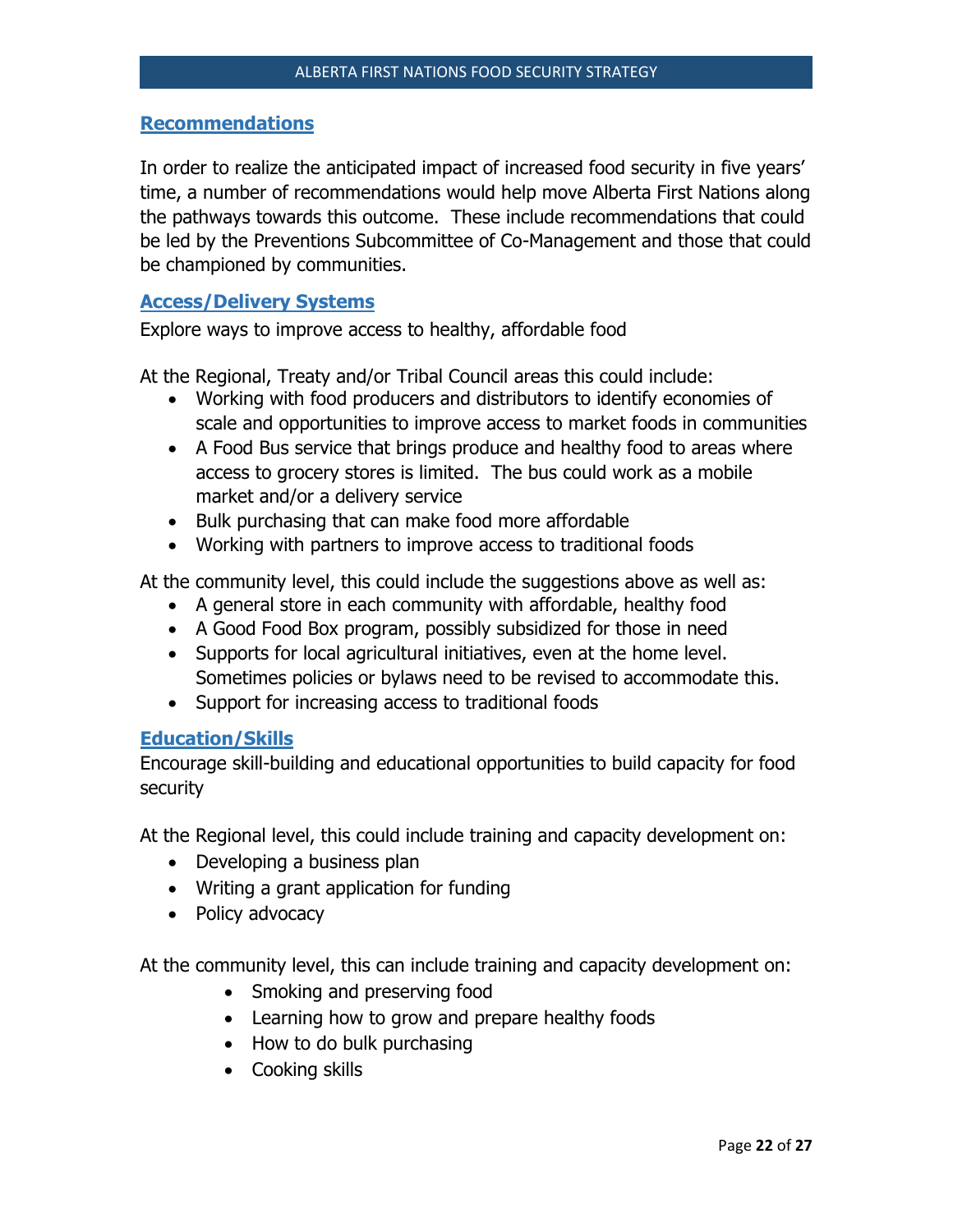# <span id="page-22-0"></span>**Policy Change**

Work for policy changes that would improve health and food security

At the Regional, Treaty and/or Tribal Council areas this could include:

- Supporting the harvesting and use of traditional food in ways that are safe and culturally appropriate. This could include forming a committee of partners and stakeholders to review existing policies on the use of uninspected wild meat in institutional settings and look for opportunities to revise existing policies
- Protecting First Nations land, water, and environment as the ultimate source of food using data sources such as the First Nations Food, Nutrition and Environment study (FNFNES) to leverage potential policy changes
- Explore opportunities for subsidizing and standardizing healthy food through potential funders and partners

At the community level, this can include:

- Restricting or banning unhealthy food choices in vending machines where appropriate
- Protecting First Nations land, water, and environment as the ultimate source of food through local bylaws
- Subsidizing healthy foods at the local level
- Advocating for healthy food choices at community events
- Selling locally grown food

At an intersectoral level (i.e. federal, provincial, tribal), this can include:

- Advocating for changes to social assistance rates to increase the level of individual and household finances available for food
- Conducting a cost of healthy eating study in First Nations communities and neighboring communities to establish financial thresholds for food security that can assist in advocacy discussions around changes to social assistance rates

#### <span id="page-22-1"></span>**Resources**

Making available resources that promote food security

At the Regional, Treaty and/or Tribal Council areas this could include:

- Exploring partnerships and networking opportunities with key stakeholders (eg Growing Food Secure Alberta; food distributors, food banks)
- Identifying potential sources of funding for community and Regional food security initiatives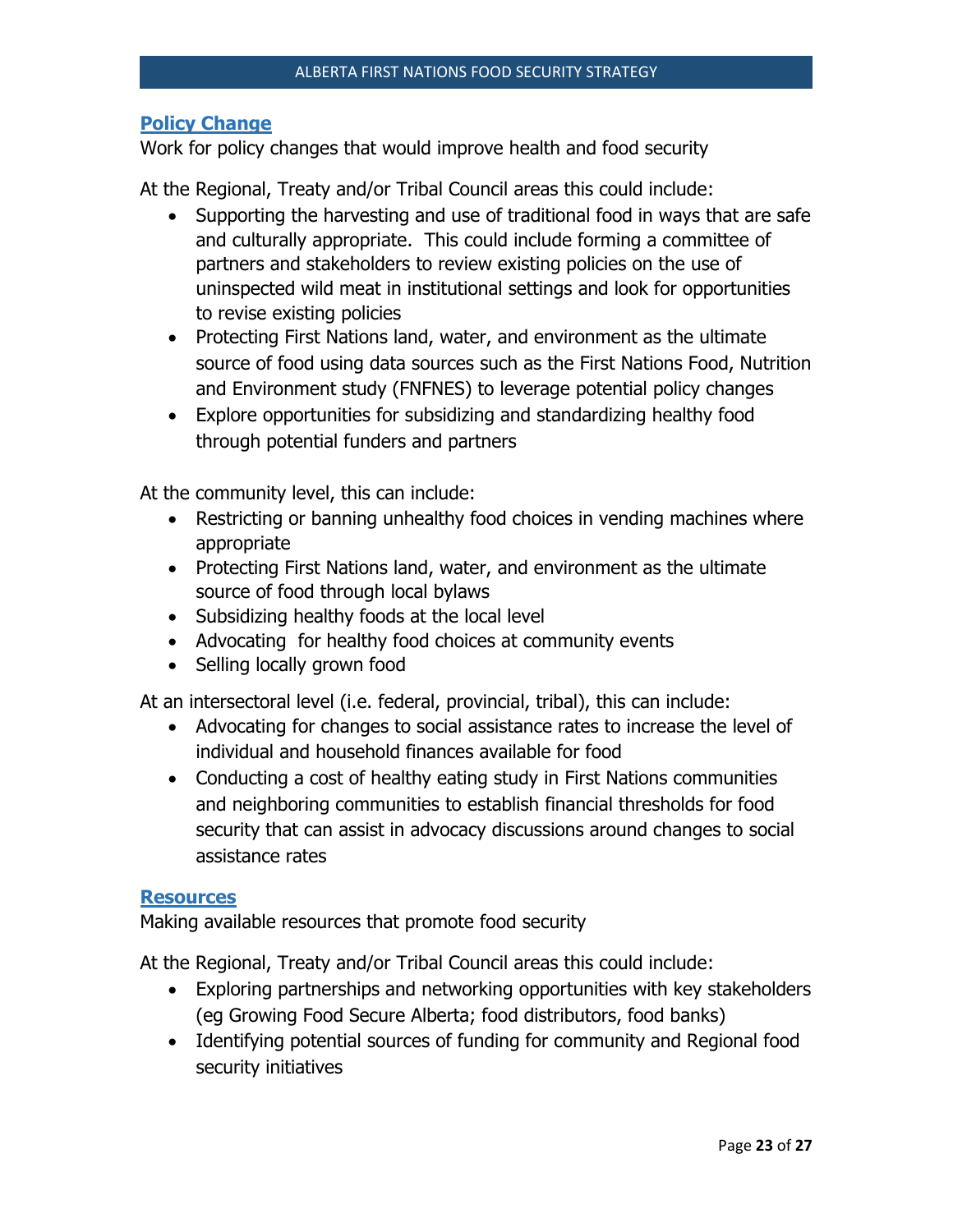At the community level, this can include:

- Identifying human resources such as Elders, leadership and decision makers, community members, community nutritionists
- Equipment (i.e. rototillers, fence post pounders, food preservation equipment and facilities)

#### <span id="page-23-0"></span>**Community**

Encouraging community initiatives to improve food security

At the Regional, Treaty and/or Tribal Council areas this could include:

- Supporting community-based projects through Preventions Subcommittee proposals, where funding is available.
- Working with Regional partners/stakeholders and community members to identify opportunities to share community successes

At the community level, this can include:

- Supporting community greenhouses
- Supporting individual and community gardens
- Supporting healthy school meal and snack programs
- Supporting community hunting and fishing
- Supporting community freezers as a resource where community food could be preserved
- Supporting community soup kitchens to provide healthy meals to those who need them
- Supporting the planting of fruit trees on community land
- Encouraging local entrepreneurship that can help to improve food security
- Bringing school meal programs into the community such as Breakfast for Learning or Breakfast Clubs of Canada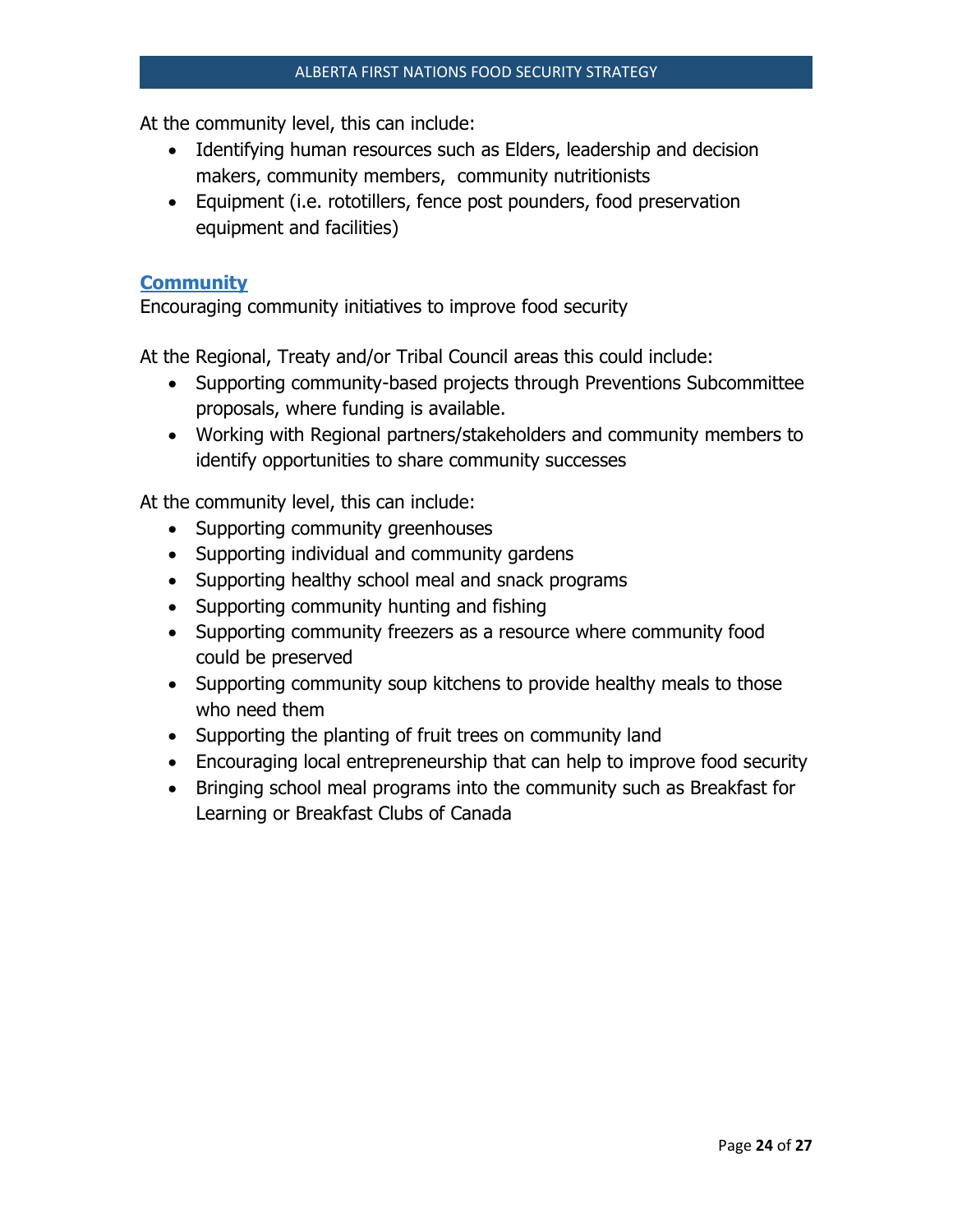#### <span id="page-24-0"></span>**Next Steps**

As the mandate of the Food Security Working Group finishes with the completion and launch of this strategy, it is requested that the Prevention Subcommittee of Co-Management take on the following responsibilities in order to achieve the strategic actions and recommendations described in this strategy:

- Follow through on activities identified in the Implementation Plan.
- Share information about available sources of funding for food security projects to interested communities.
- Facilitate mentoring between communities on specific projects.
- Facilitate the sharing of knowledge when communities have an interest in a project or initiative and an experienced resource can help build their skills and capacity to accomplish their goal.
- Oversee the revisions to the draft evaluation plan and identify potential resources for the ongoing evaluation of this strategy.
- Include community representatives in a coordinating mechanism for this strategy's implementation to participate in discussions and decisions about the ongoing focus of this strategy.
- Facilitate the development of intersectoral partnerships where new opportunities and new relationships can help communities increase their food security.
- Facilitate learning opportunities to build skills and capacities in communities.
- In an ongoing manner, assess the external environment related to food security (economic, political. etc) for opportunities to strengthen food security for Alberta's First Nations.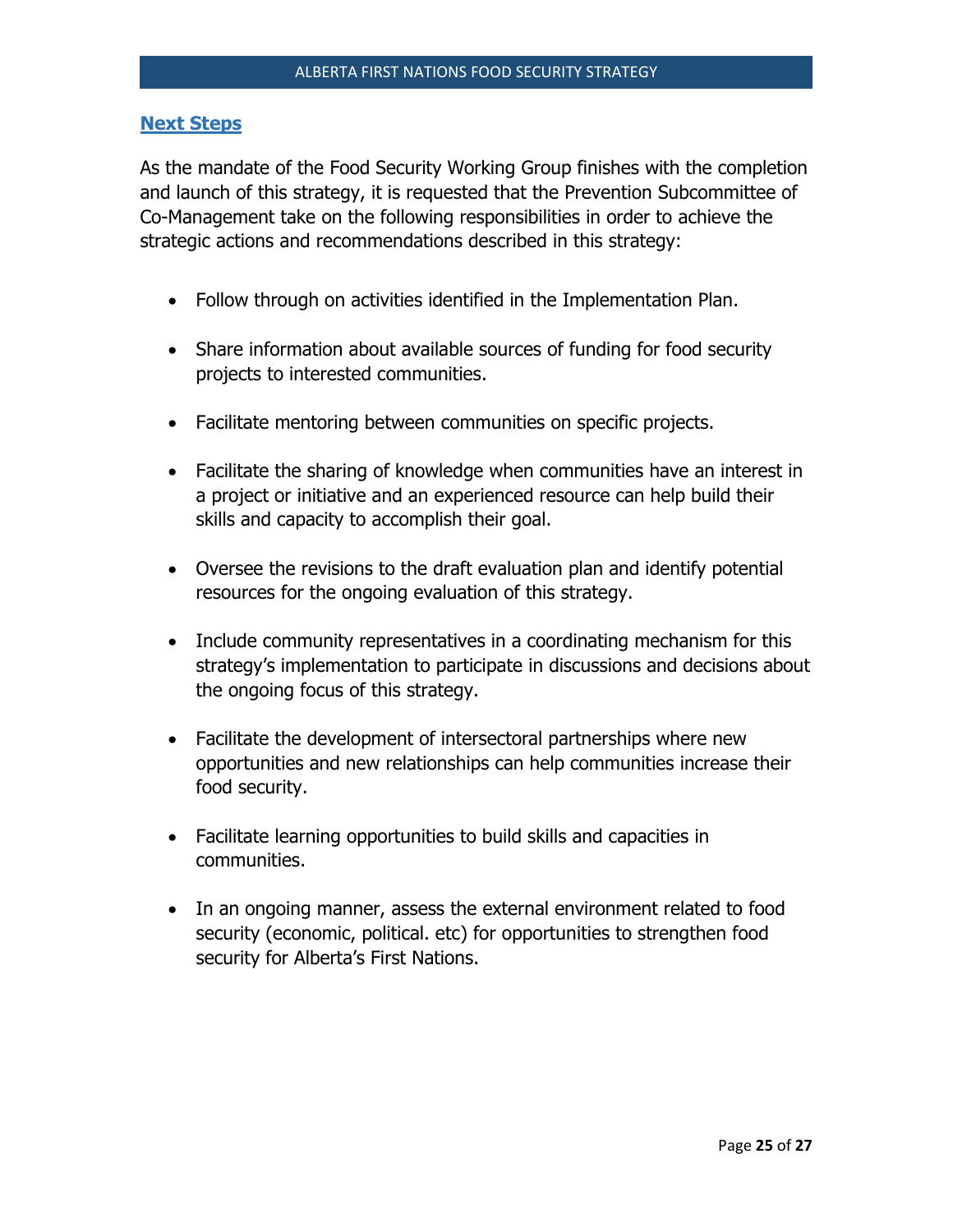#### <span id="page-25-0"></span>**References**

- A First Nations Diabetes Report Card. (2006). Retrieved from http://www.nada.ca/wp-content/uploads/504.pdf
- Anderson, S. A. (1990). Core Indicators of Nutritional State for Difficult-To-Sample Populations. *Journal of Nutrition, 120*, 1559–1600. Retrieved from http://jn.nutrition.org/content/120/11\_Suppl/1555.full.pdf
- British Columbia Provincial Health Officer, \_. (2009). Pathways to Health and Healing - 2nd Report on the Heath and Well-being of Aboriginal People in British Columbia. Provincial Health Officer's Annual Report 2007. Victoria, BC. Retrieved from http://www.health.gov.bc.ca/pho/pdf/abohlth11-var7.pdf
- Chilton, M., Chyatte, M., & Breaux, J. (2007). The negative effects of poverty & food insecurity on child development. Indian Journal of Medical Research, (1), 262–272. Retrieved from http://icmr.nic.in/ijmr/2007/October/1003.pdf
- First Nations Regional Health Survey (RHS) 2008/10: National report on adults, youth and children living in First Nations communities. (2012). Ottawa. Retrieved from http://www.fnigc.ca/sites/default/files/First Nations Regional Health Survey (RHS) 2008-10 - National Report.pdf
- Income-Related Household Food Security in Canada, Canadian Community Health Survey Cycle 2.2, Nutrition (2004). (2007). Retrieved from http://www.hc-sc.gc.ca/fn-an/surveill/nutrition/commun/income\_food\_secsec\_alim-eng.php
- Pace, D., Ph, D., Konczi, A. E., Hons, B. S., Collins, M., & Crowshoe, A. (2012). First Nations Regional Health Survey ( RHS ) Alberta Report 2012 Edited by : Retrieved from http://www.afnigc.ca/main/includes/media/pdf/digital reports/RHS-Report-FINAL.pdf
- Resetting the Table : A People 's Food Policy for Canada. (2011). Retrieved from http://peoplesfoodpolicy.ca/policy/resetting-table-peoples-food-policycanada
- Rome Declaration on World Food Security and World Food Summit Plan of Action. (1996). Retrieved March 19, 2013, from http://www.fao.org/docrep/003/w3613e/w3613e00.htm
- Rose-Jacobs, R., Black, M. M., Casey, P. H., Cook, J. T., Cutts, D. B., Chilton, M., … Frank, D. A. (2008). Household Food Insecurity: Associations With At-Risk Infant and Toddler Development. Pediatrics, 121(1), 65-72. Retrieved from http://pediatrics.aappublications.org/content/121/1/65.short